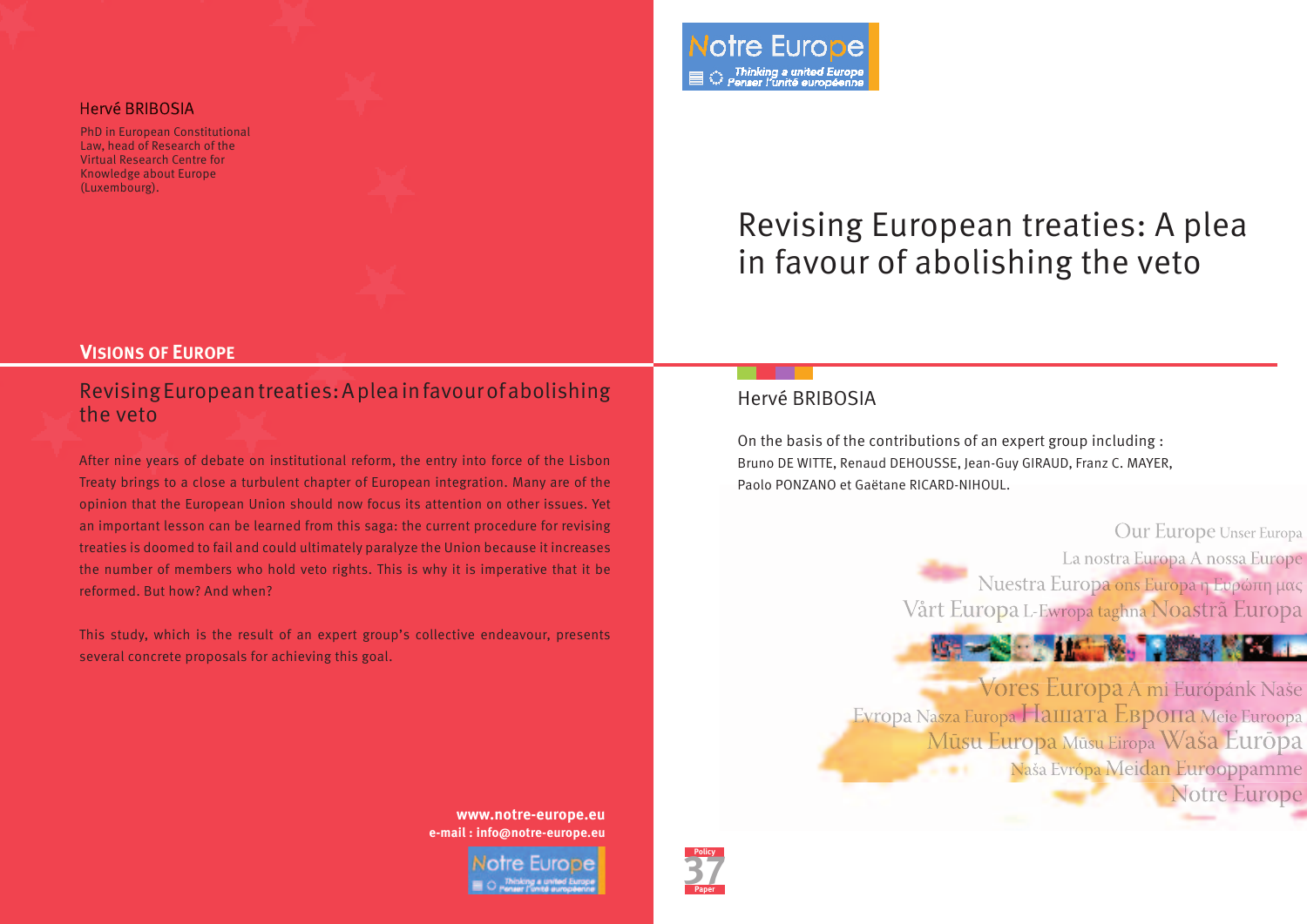

Revising European Treaties: A plea in favour of Abolishing the Veto

by Hervé BRIBOSIA

On the basis of the contributions of an expert group including : Bruno DE WITTE, Renaud DEHOUSSE, Jean-Guy GIRAUD, Franz C. MAYER, Paolo PONZANO et Gaëtane RICARD-NIHOUL.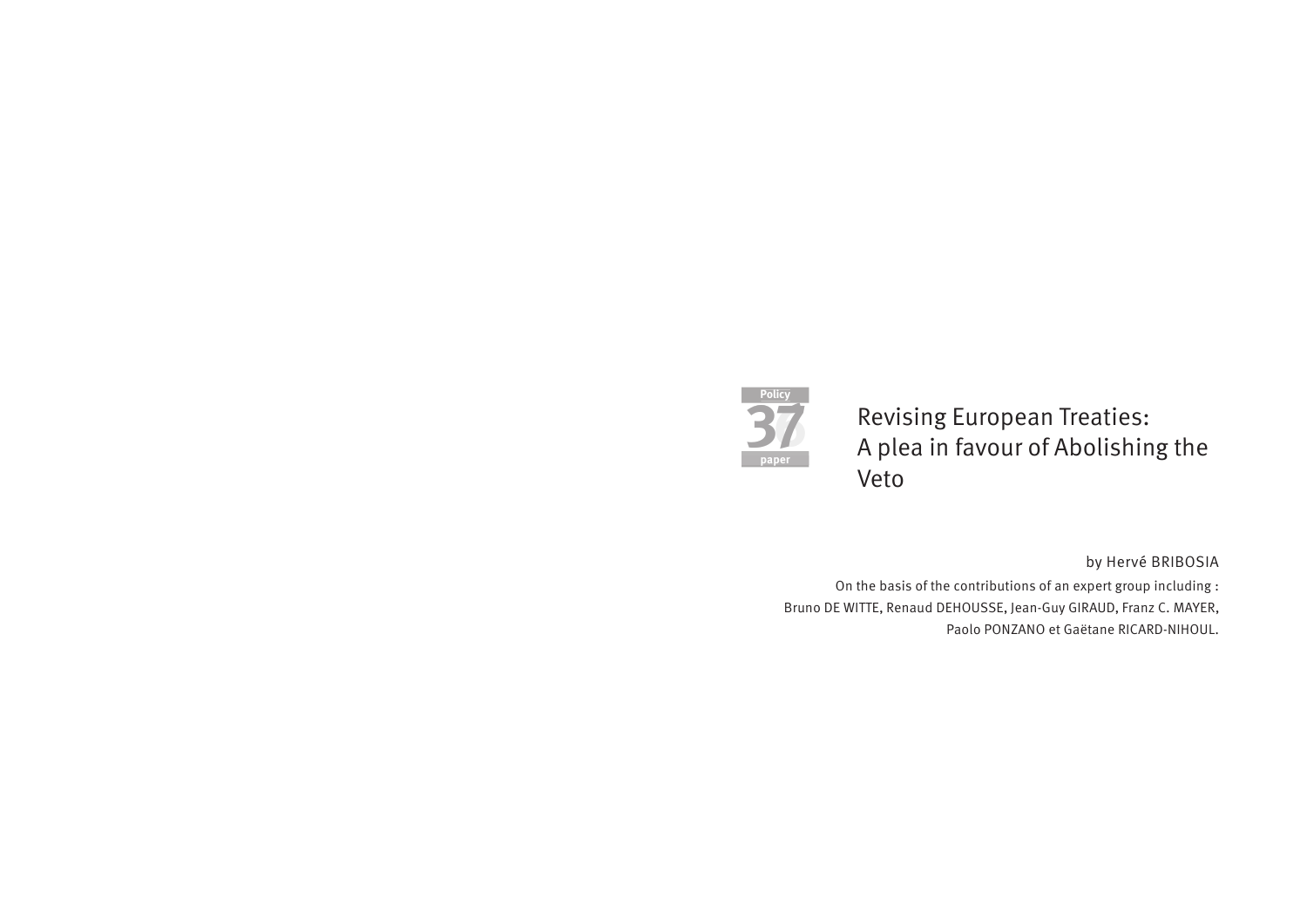

### **Hervé BRIBOSIA**

**Hervé Bribosia holds a PhD in European Constitutional Law from Florence-based European University Institute. He was a Visiitng Professor at Université de Paris 1 (Panthéon - Sorbonne) and currently teaches at Institut d'études européennes de l'Université catholique de Louvain. He was a member of the Belgian negotiating team for the Treaty of Amsterdam, and helped draft the European Convention as a member of the latter's secretarial staff. Since rejoining the European Commission's Group of Policy Advisors, chaired by Romano Prodi, he has been working on the Intergovernmental Conference (IGC) which led to the Treaty establishing a Constitution for Europe (TCE). Hervé Bribosia served as the scientific coordinator for the work, Genèse et Destinée de la Constitution européenne which he co-edited with Bruno De Witte and Giuliano Amato (Bruylant, 2007). Since 2008, Hervé Bribosia has been the Head of Research of the Virtual Research Centre for Knowledge about Europe (Luxembourg) which is notably developing a digital library on the history of European integration (see: www.ena.lu).**

# paper de la paper de la paper de la paper de la paper de la paper de la paper de la paper de la paper de la pape<br>Notre Europe<br>De la paper de la paper de la paper de la paper de la paper de la paper de la paper de la paper

**N**otre Europe *is an independent think tank devoted to European integration. Under the guidance of Jacques Delors, who created Notre Europe in 1996, the association aims to "think a united Europe."* 

*Our ambition is to contribute to the current public debate by producing analyses and pertinent policy proposals that strive for a closer union of the peoples of Europe. We are equally devoted to promoting the active engagement of citizens and civil society in the process of community construction and the creation of a European public space.* 

*In this vein, the staff of* Notre Europe *directs research projects; produces and disseminates analyses in the form of short notes, studies, and articles; and organises public debates and seminars. Its analyses and proposals are concentrated around four themes:*

*• Visions of Europe: The community method, the enlargement and deepening of the EU and the European project as a whole are a work in constant progress. Notre Europe provides in-depth analysis and proposals*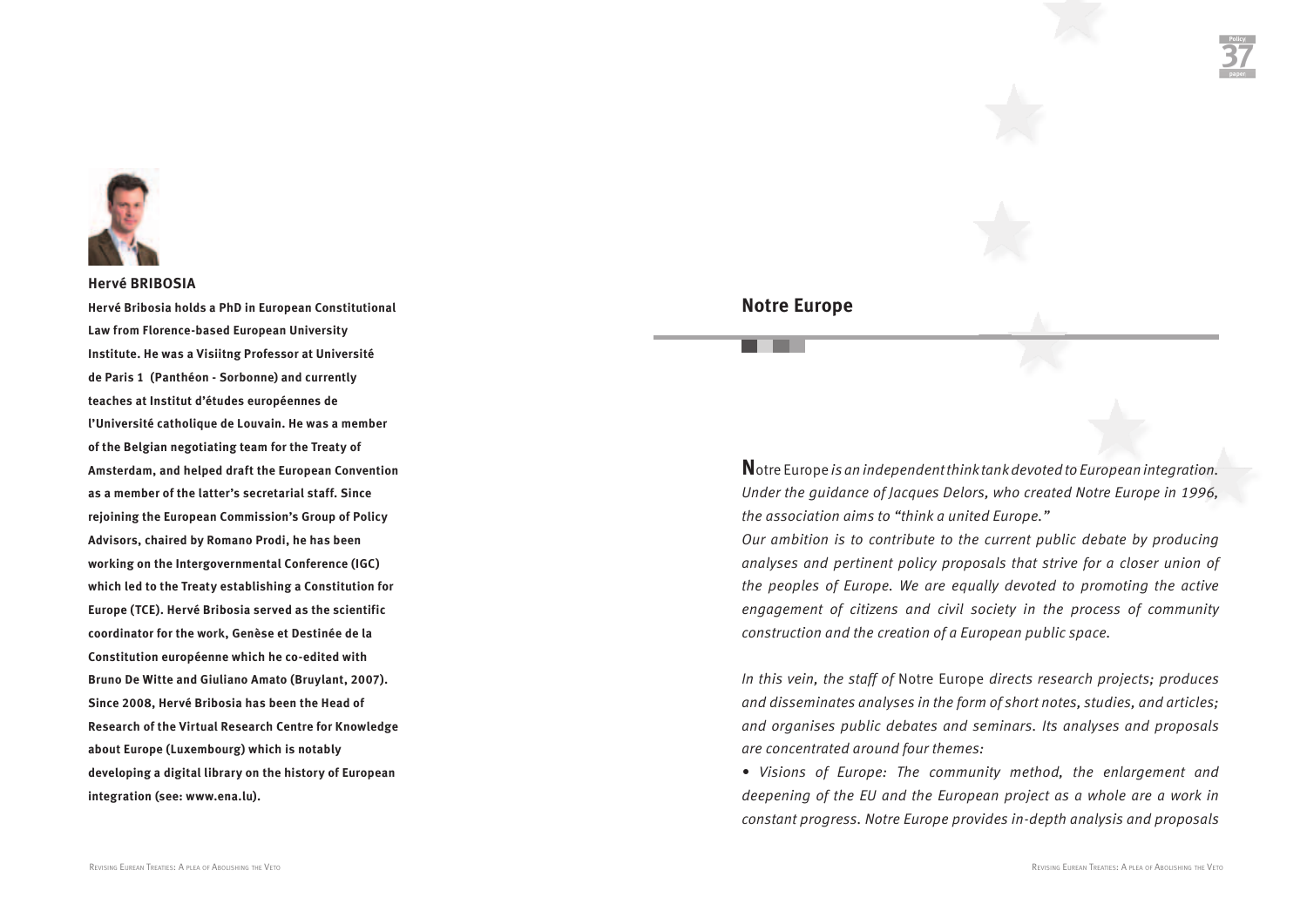*that help find a path through the multitude of Europe's possible futures.*

*• European Democracy in Action: Democracy is an everyday priority. Notre Europe believes that European integration is a matter for every citizen, actor of civil society and level of authority within the Union.* Notre Europe *therefore seeks to identify and promote ways of further democratising European governance.* 

*• Cooperation, Competition, Solidarity: « Competition that stimulates, cooperation that strengthens, and solidarity that unites ». This, in essence, is the European contract as defined by Jacques Delors. True to this approach, Notre Europe explores and promotes innovative solutions in the fields of economic, social and sustainable development policy.*

*• Europe and World Governance: As an original model of governance in an increasingly open world, the European Union has a role to play on the international scene and in matters of world governance. Notre Europe seeks to help define this role.*

Notre Europe *aims for complete freedom of thought and works in the spirit of the public good. It is for this reason that all of* Notre Europe*'s publications are available for free from our website, in both French and English: www.notreeurope.eu. Its Presidents have been successively, Jacques Delors (1996-2004), Pascal Lamy (2004-05), and Tommaso Padoa-Schioppa (since November 2005)*

# Table of Contents<br>Table of Contents

| <b>Introduction</b>                                                                                       | P. 1  |
|-----------------------------------------------------------------------------------------------------------|-------|
| <b>I</b> - The Issue                                                                                      | P. 3  |
| II - The Unsustainable Status Quo of the Existing Treaties' Revision<br><b>Procedure</b>                  | P. 7  |
| III - A Radical but Necessary Reform: Abandoning Member States'<br><b>Individual Veto</b>                 | P. 13 |
| 3.1 Legitimacy of the process                                                                             | P. 13 |
| 3.2 A concrete proposal: The entry into force of a Treaty ratified<br>by four-fifths of the Member States | P. 15 |
| 3.3 Minority state guarantees: Withdrawal, differentiation and<br>institutional protection                | P. 17 |
| 3.4 Recommended way to reform the revision procedure                                                      | P. 19 |
| IV - Other proposals to facilitate the ratification procedure                                             | P. 23 |
| 4.1 Make the ratification procedure more "Europeanised" and flexible                                      | P. 23 |
| 4.2 Strengthen the democratic legitimacy of the revision process<br>preceding the ratification procedure  | P. 25 |
| 4.3 Extend simplified revision procedures.                                                                | P. 26 |
| Conclusion                                                                                                | P. 29 |
| Annex                                                                                                     | P. 31 |
| <b>Biographies of members of the group</b>                                                                | P. 33 |
| <b>Bibliography</b>                                                                                       | P. 35 |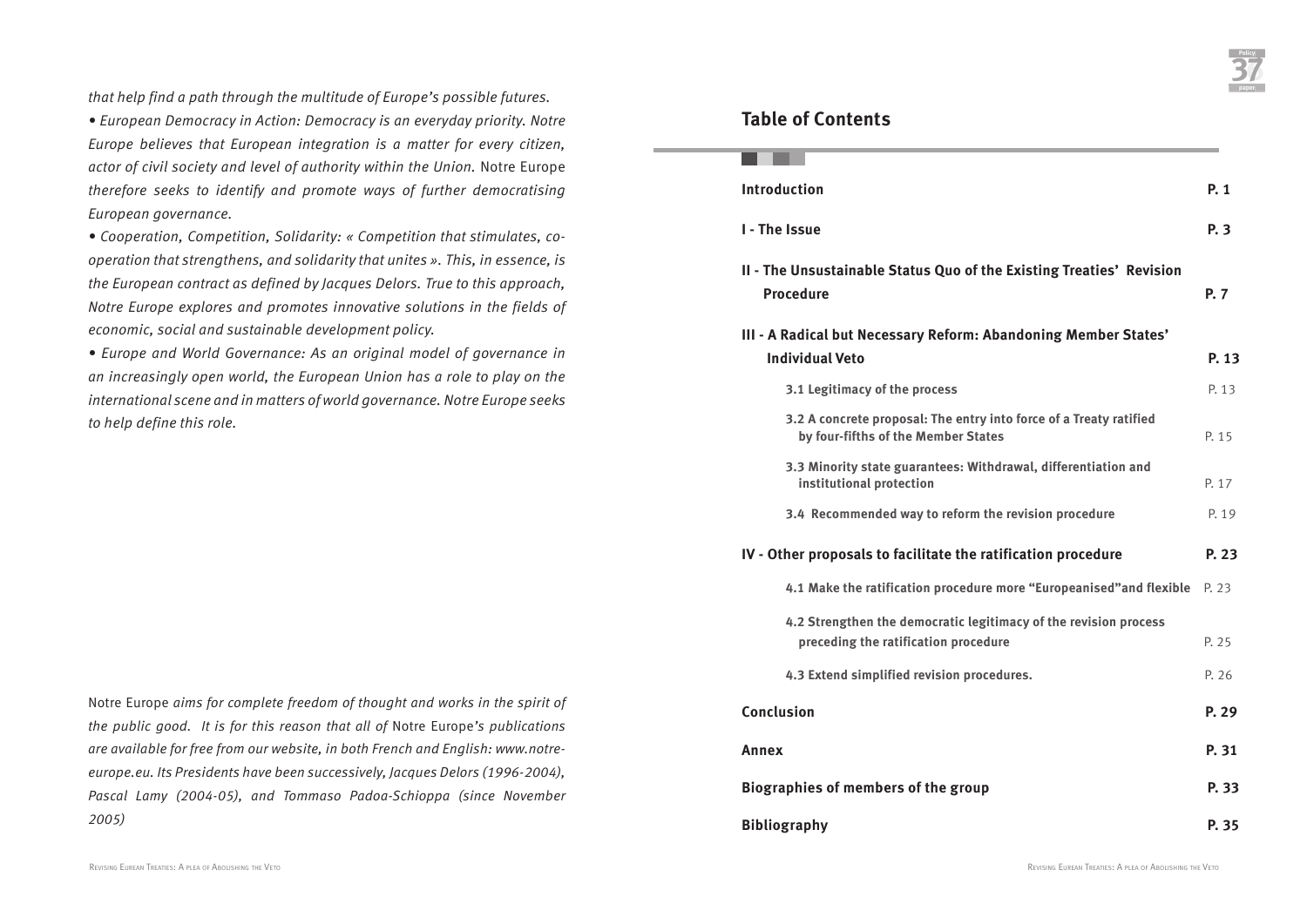### **Introduction**

**O**n 3 November 2009, Czech Republic President Vaclav Klaus formally ratified the Lisbon Treaty, thereby bringing to a close the ratification procedure and allowing the Treaty to enter into force on 1st December. This marked the end of a long crisis which arose following the unavoidable abandonment of the Draft Treaty establishing a Constitution for Europe, and of the numerous obstacles which had impeded the course of Lisbon Treaty ratifications in some European Union Member States. The failure of the first Irish Referendum had plunged the Union right back into an all-toofamiliar crisis. Even after the second vote's positive outcome, a delaying law suit before the Czech Constitutional Court and the threat made by the British Conservative Party's leader to challenge UK ratification in a referendum will have kept Europe in suspense.

*Notre Europe* feels that the present period of new-found serenity provides an excellent opportunity to learn from the recent crisis. The end of the saga triggered by the failure of the Constitutional Treaty seems to call for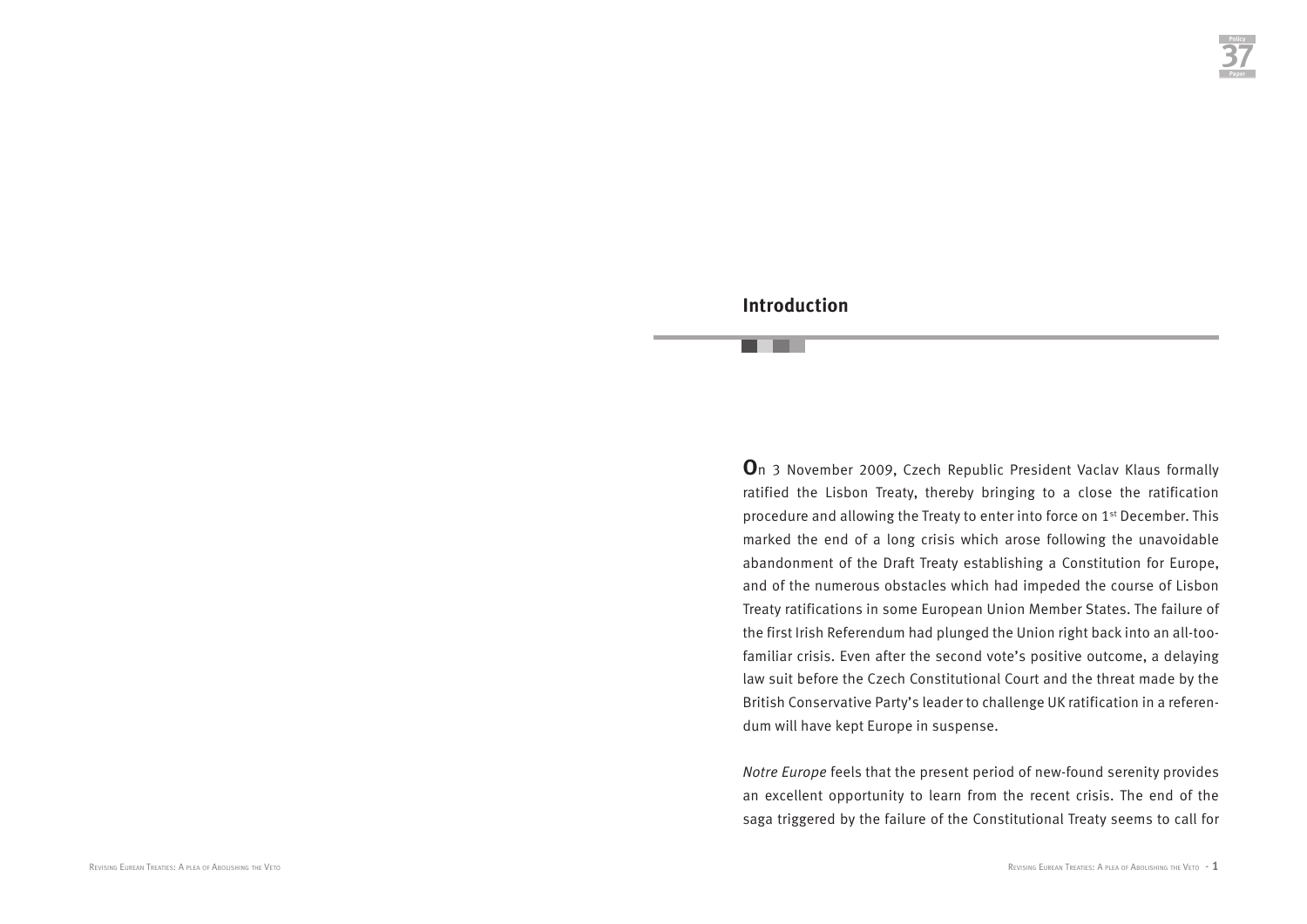reconsideration of a critical issue for the Union's future – that of the Treaty revision procedure upon which its development relies.<sup>1</sup> In this paper, we argue that the reform of this procedure should by guided by the long-term evolution of European integration, rather than the necessity to come up with some makeshift solution to save a particular draft treaty. We hope that our proposals will be considered more credible, inasmuch as they cannot be suspected of being opportunistic, nor of seeking to change the rules in mid-stream. Our goal is not to put out a fire but to prevent new ones.

### **I - The Issue**

**T**he first crisis symptoms associated with the Treaties' revision procedure date back to the Union's very creation by the Treaty of Maastricht. Indeed, an initial Danish "No" response had to be overcome, as well as a weak French "Yes," in their respective referendums. Since then, the Union has had to expend considerable efforts to reform itself and to come to grips with new challenges, starting with its unprecedented geographical extension. The only way the Treaty of Amsterdam could be successfully concluded was to postpone negotiations on institutional "left-over matters." Even the authors of the Treaty of Nice admit it was a near-miss, rescued by a second referendum in Ireland, and an opportunity for acknowledging the limitations of conference diplomacy for such an exercise.

A new reform was immediately planned, thanks to the Declaration on the Future of the Union, and the Laeken Declaration one year later, which devised a new method for revising Treaties: the Convention method. Despite the progress thus made in terms of transparency and democratic

<sup>1</sup> See the study carried out by the European University Institute, Florence, on behalf of the European Com mission, "Reforming the Treaties' Amendment Procedures – Second report on the reorganisation of the European Union Treaties," D. Ehlermann and Y. Mény (Coordinators), H. Bribosia (Rapporteur), 2000.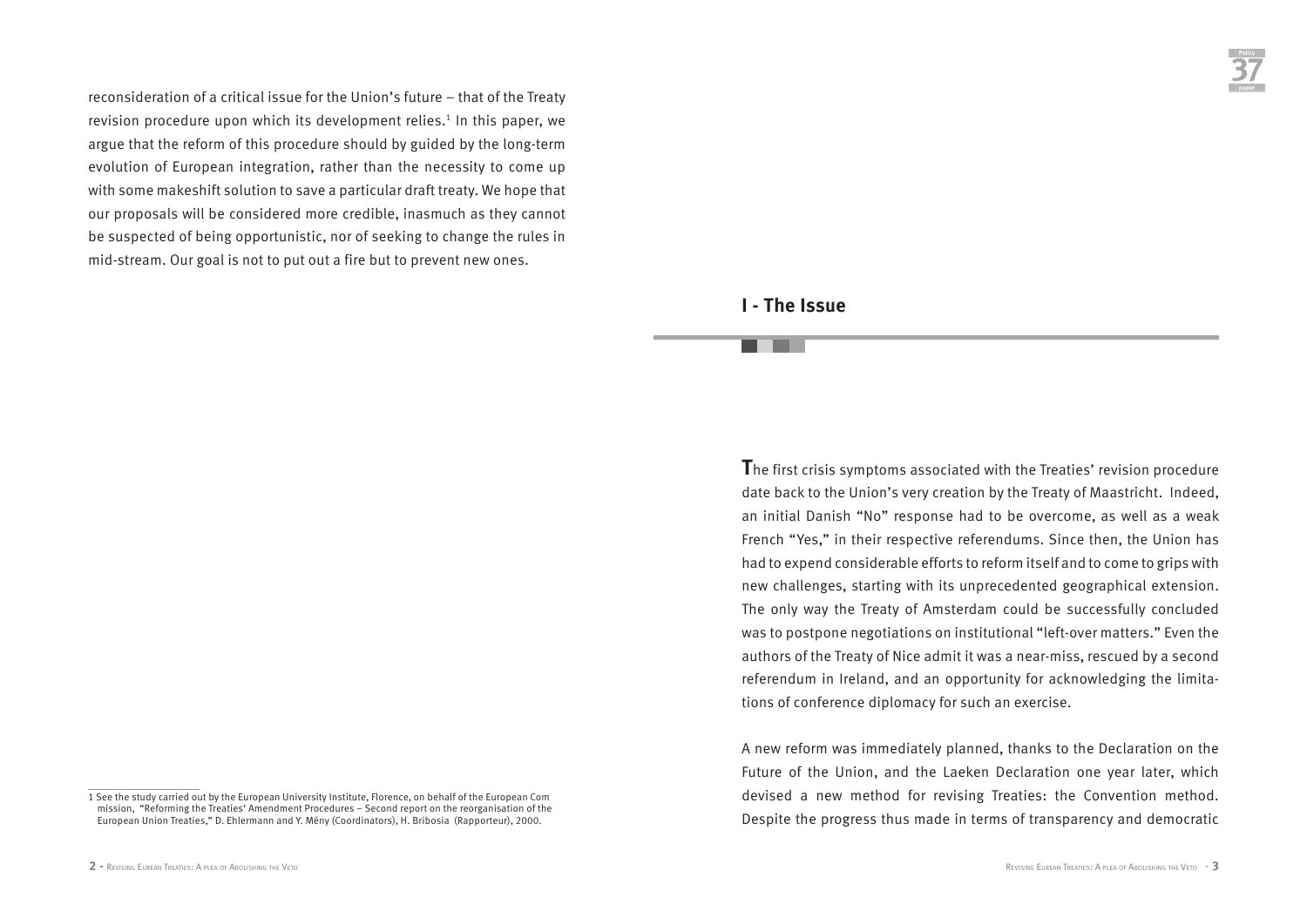participation, the resulting Constitutional Treaty was once again defeated, this time by negative referendums in France and in the Netherlands, not to mention the referendums still scheduled in close to one-third of the Member States. Hence the Lisbon Treaty signed on 13 December 2007, which largely reproduces the substance of the Constitutional treaty, though in the –more traditional- form of a list of amendments, without the constitutional "window-dressing", deemed too cumbersome.

The Irish "No" of 15 June 2008 sparked a new crisis. The European Council session of 11-12 December 2008 provided for transitional regimes concerning the European Parliament's composition, the nomination of the future Commission and the Presidencies of the European Council and of the Council of Foreign Affairs. Furthermore, the context was unlikely to stimulate European citizens' interest in the 2009 European Parliament elections, which ultimately had to proceed according to the terms of the Treaty of Nice. The Irish government finally agreed to seek ratification of the Lisbon Treaty by means of a second referendum, in exchange for certain guarantees granted by the European Council.

This episode should not be allowed to conceal other, albeit less publicised, problems which plagued the Lisbon Treaty's ratification process. It took until 6 May 2009 for the last EU member's parliamentary assembly – in this case that of the Czech Republic's Senate – to finally approve the Treaty. Then, as mentioned earlier, it was not until 3 November 2009 that a reticent President Vaclav Klaus finally signed the Treaty. President Lech Kaczynski, for his part, announced that Polish ratification would be contingent upon results of the second Irish referendum, even though the Diet had already approved the Treaty. Appeals brought before the Constitutional Courts of Germany and of the Czech Republic also delayed the process. All of these snags show that a ratification procedure's success is highly dependent upon the Member States' internal political developments. They are also a reminder that ratificationby the head of state is, in the final analysis, an

international act which does not end with a legislative chamber's approval or that of a population voting by referendum.

Consequently, in view of the number of Member States and the broad diversity of their constitutional orders, any reform of the Treaties inevitably appears to be an extremely arduous undertaking.

How can we prevent any future attempt on the part of the European Union to reform itself from leading it into another crisis? How can we ensure that the EU will not have to sustain its present status quo for many years to come in a world changing at an ever-greater speed? How can the Treaty revision procedure, and even more particularly the ratification procedure, be reformed and made more flexible?

This is an admittedly delicate matter, inasmuch as it calls into question the essence of the existing unanimity-based procedure. It is difficult to imagine, under the present circumstances, that a revision treaty might be imposed upon a Member State against the latter's will, such as the Lisbon Treaty on Ireland after the initial popular "No" vote. On the other hand, the fact that a single State should be able to block a reform sought by all other Member States unquestionably raises a democracy problem, in that it allows a tiny minority to nullify the will of a large majority. What is needed, then, is to strike the right balance.

Our analysis is meant to build upon an earlier *Notre Europe* study on the future of the Convention method.<sup>2</sup> The latter undoubtedly provides an initial and partial response to our question, since it is by making the reform preparation process broader and more democratic (notably by improving the Convention method and bringing it into more general use), that one will more readily agree to waive unanimity in the decisional phase.

<sup>2</sup> G. Ricard-Nihoul, *The Convention moment: Six arguments for its continuation six proposals for its reform*, Notre Europe, Policy paper, 31 December 2007.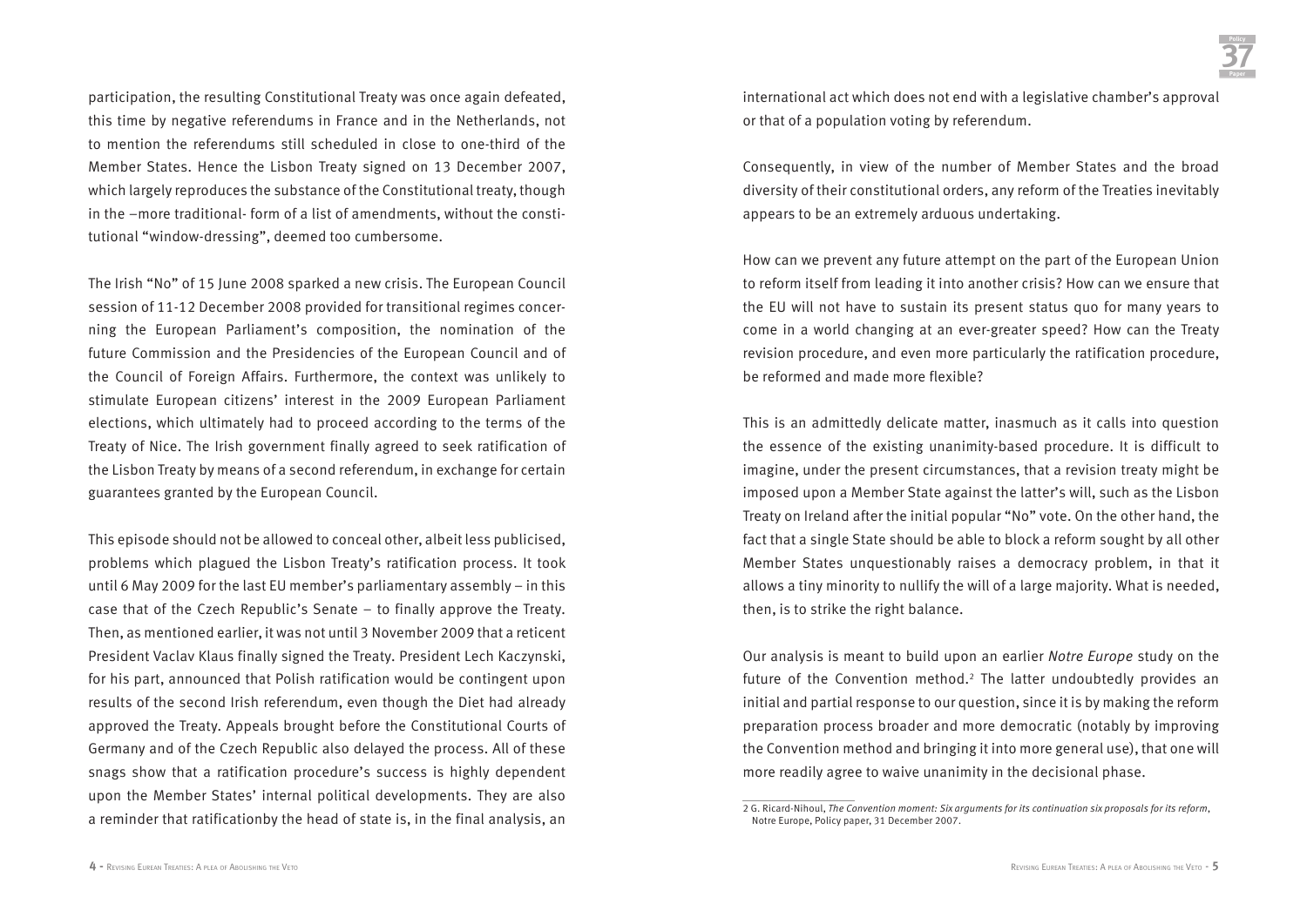The following is an attempt to explain why it is no longer possible to accept the current Treaty revision procedure (II.). We will propose a radical but necessary reform – namely that Member States abandon the individual veto right they each currently enjoy, while offering guarantees to minority countries (III.). There are also other solutions for facilitating the ratification procedure process (IV.). This paper's conclusion will notably stress the advantages of limiting and targeting to a greater extent the amending treaties' scope.

### **II - The Unsustainable Status Quo of the Existing Treaties' Revision Procedure**

**T**he Treaties' revision procedure upon which the European Union relies has remained fundamentally unchanged since the creation of the European Economic Community. As was the case in concluding the initial Treaties, this procedure relies upon double unanimity. First, during the Intergovernmental Conference (IGC) which convenes representatives of all Member States for the purpose of amending the Treaties under consideration; then later, during the ratification phase,, which calls for an approval procedure within each Member State. The latter are free to implement this procedure as they see fit, according to their own constitutional framework. This normally entails approval by the national parliament or by referendum. The Lisbon Treaty did not challenge these principles other than by creating a so-called "simplified procedure," which can be used to activate "passerelles" ["footbridges"] (which make it possible to switch from one decision-making procedure model to another). This will be discussed again later.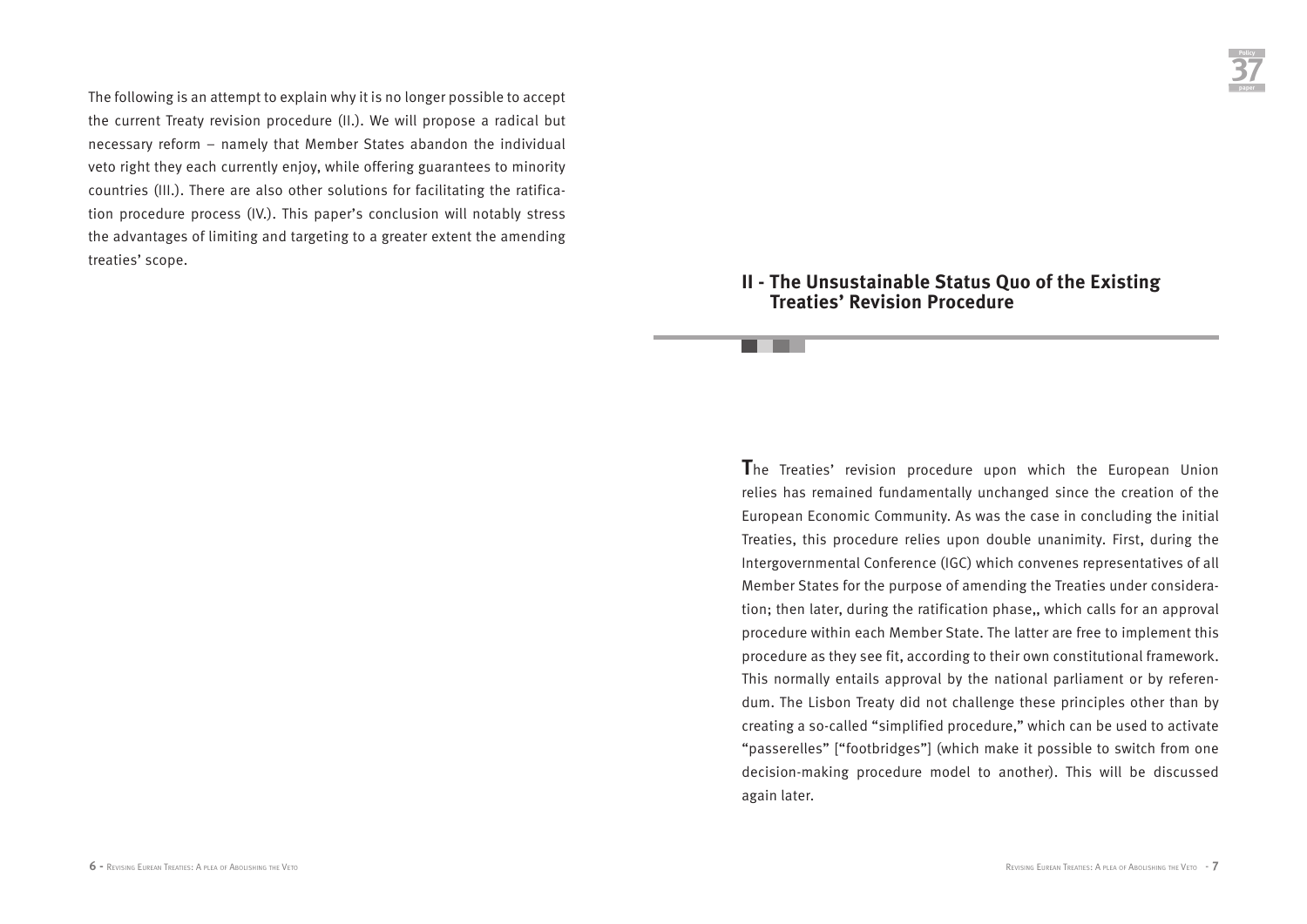The status quo in such matters does, however, pose some real risks.

The first is the need to perpetually live with the existing Treaties; i.e., as amended by the Lisbon Treaty. Such Treaties include ad hoc arrangements – not to mention countless details secured through laborious compromises, which do nont really belong in a major Treaty and are often characterised by inconsistency. The ongoing Treaty revision process to date attests to the need for frequent adaptation. In a constantly evolving world, the European Union must be able to reform itself. The existing procedure favours conservative Member States which, though comprising a minority, are in a position to block any change without having to offer any alternative proposal, other than to maintain the existing situation.

The second risk concerns future attempts to revise the Treaties (when the need to adapt will nonetheless be more keenly felt than the small likelihood of reaching an agreement). Barring any change in the current practice, the same causes will continue to produce the same effects: namely, more crises. Almost nine years elapsed between the Nice Declaration on the Future of the Union and the Lisbon Treaty's entry into force. The failure of the Constitutional Treaty, due to a coalition of groups with opposed preferences, and later the Irish "No" to the Lisbon Treaty, generated doubts serious enough, in some cases, to stall the activities of European institutions, which occasionally lost some of their audacity. Considerable efforts were then expended in developing scenarios that would help the EU emerge from the crisis.3

Crises can certainly be salutary at times and can bring a rebound. However, their constant recurrence can be more harmful and even lead to a break-up. For example, they could induce a certain number of Member States to

withdraw from the Union, or even create a new parallel structure. Calm and thoughtful deliberation as to the best way to reform the revision procedure would prevent the necessity of having to adapt this procedure hastily, when a new crisis occurs.

Moreover, it is a great temptation to "push for" the adoption of a new Treaty when the latter is blocked by a given Member State. A striking example of this is the December 1992 Edinburgh Decision which followed the first Danish referendum rejecting the Treaty of Maastricht. The aim of this European Council decision was to address Danish concerns, particularly regarding defence matters.<sup>4</sup> Its legal nature is still in dispute.<sup>5</sup> Since the entire ratification process could not be done over from scratch, this decision had to be implemented without ratification. It was therefore deemed to be an international agreement in simplified form and of a purely interpretative nature (since a modification would have necessitated starting the ratification procedure all over again), $6$  which, at the very least would have been highly debatable. After the failure of the Irish referendum on the Treaty of Nice, two declarations were adopted at the Seville European Council in June 2002: one by the European Council and the other by Ireland in order to reassure the latter as to the perpetuity of its neutrality status.7 These served as a pretext to justify holding a second referendum.

An analogous solution was used to justify holding a second referendum on the Lisbon Treaty in Ireland. Having formally acknowledged the Irish people's concerns, $8$  the European Council agreed to provide it with the necessary legal guarantees (without specifying when or how) in fiscal matters, as well as with respect to the right to life, family life, education and

<sup>3</sup> See for example B. de Witte, "Saving the Constitution? The Escape Routes and Their Legal Feasibility," in G. Amato, H. Bribosia and B. de Witte (eds.), Genesis and Destiny of the European Constitution, Brussels, Bruylant, 2007; Ph. de Schoutheete, "Scenarios for Escaping the Constitutional Impasse," Europe's World, Summer 2006; S. Peers, "Can the Treaty of Lisbon be ratified or implemented? A legal analysis," http:// www.statewatch.org/news/2008/jun/analysis-lisbon-june-sp-2008.pdf.

<sup>4</sup> Presidency Conclusions of the Edinburgh European Council of 11 and 12 December 1992, "Le Dane mark et le traité sur l'Union européenne," *Journal officiel*, C 348 of 31 December 1992.

<sup>5</sup> On this subject, see J. Ziller, "La ratification des traités européens après des référendums négatifs : que nous disent les précédents danois et irlandais?" in *Rivista italiana di diritto pubblico communi tario,* 2005, p. 365.

<sup>6</sup> B. de Witte, see "Saving the Constitution,", 2007, p. 921.

<sup>7</sup> Presidency Conclusions of the Seville European Council of 21 and 22 June 2002, Annexes III and IV. 8 See Annex I of the Conclusions of the European Council of 11 and 12 December 2008.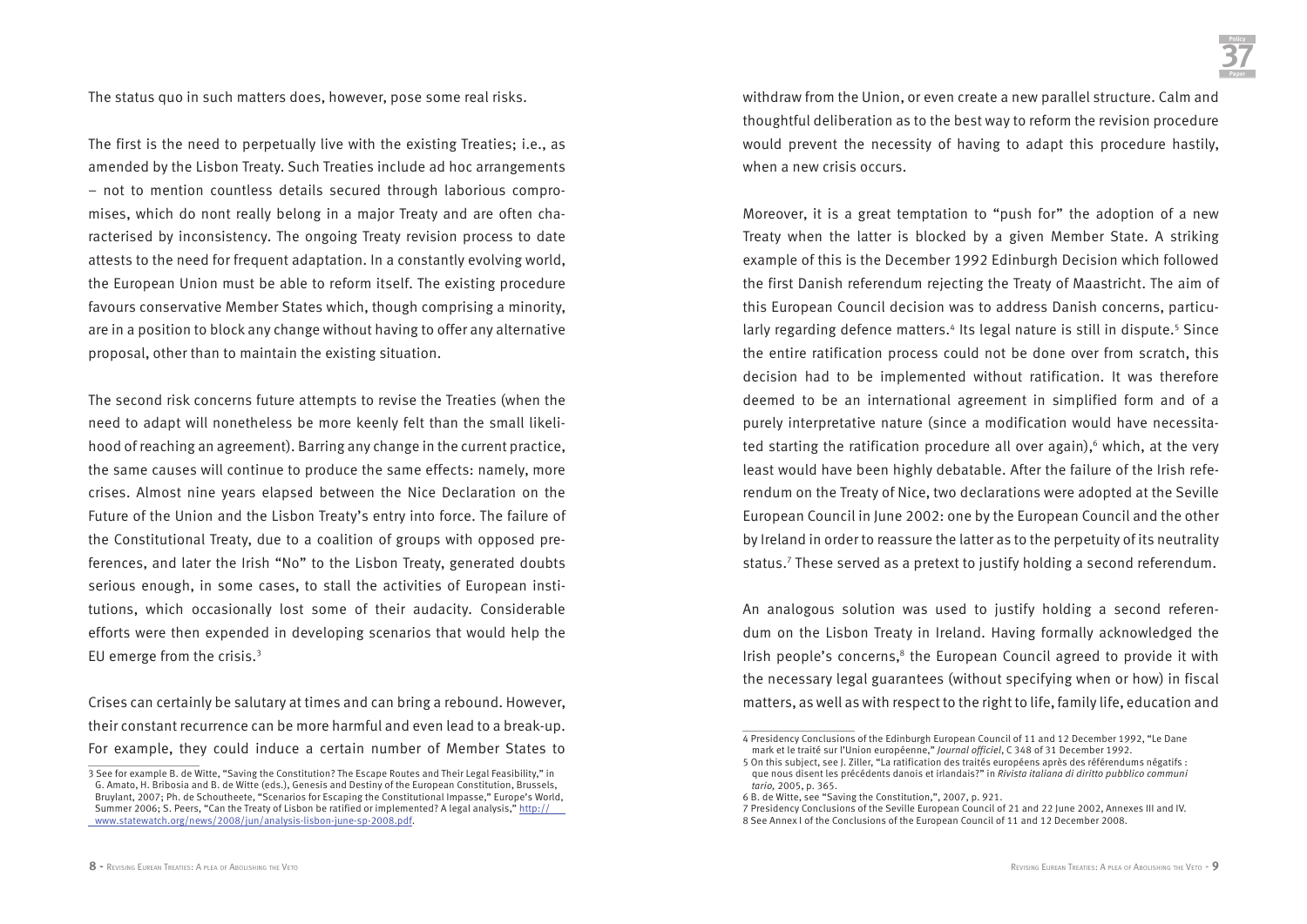Ireland's neutrality. The European Council also rallied to Irish demands that the idea of a Commission with fewer members be abandoned and that one Commissioner be maintained for each Member State, which, incidentally, could weaken the Commission and consequently the Community method.9

As for the Czech Republic, whose President was balking at finalising the act of ratification, the European Council of 29 and 30 October 2009 agreed to append – on the signature date of the next Accession Treaty (probably the one concerning Croatia) – a protocol aimed at conferring upon the Czech Republic the same exceptional status as Poland and the United Kingdom with respect to the Charter of Fundamental Rights.<sup>10</sup>

Although such pragmatic solutions managed to be implemented to save a Treaty, they cannot serve as a model for the future.<sup>11</sup> They give an adverse impression of manipulation, or of a refusal to respect the will of the people, which is certainly not the best way to bring Europe closer to its citizens. Moreover, it would not always be possible to pinpoint the specific concerns which, if considered, might change a referendum's outcome. How could a single statement have been an adequate response to the multiple reasons for the French and Dutch "No's"?

Reforming the revision procedure would also make it possible to avoid more subtle "abuses of procedure." The Treaties have, for example, at times been adapted or supplemented by means of declarations, institutional agreements, or internal regulations. When implemented, they have occasionally been broadly construed by institutions, depending on the needs to be met. A flexible revision mechanism would prevent this sort of drift.

Lastly, another trend associated with Treaty revision deadlocks consists of conferring special status or rules upon reticent States, which make the system increasingly complex. Their legitimacy is not always obvious, as exemplified by the protocol which allows some restrictions on the right of foreigners to purchase secondary residences in Denmark, or even the Maastricht Social Protocol. Similarly, in the absence of a consensus on any particular issue, governments wishing to move ahead will be inclined to reach agreements outside of the Union's framework, as shown for example by the Treaty of Prüm, signed in 2005, to step up cross-border police cooperation between certain Member States.

In short, the current Treaty revision procedure poses many risks, which include being permanently stuck with the existing Treaties, or triggering a new crisis in case a reform is attempted. It encourages the States to resort to pragmatic solutions that cannot be repeated *ad infinitum*, or even to untested manipulations that have little in common with transparency and democratic ideals.

<sup>9</sup> See Conclusions of the European Council of 11 and 12 December 2008, pp. 1 to 3.

<sup>10</sup> See Conclusions of the European Council of 29 and 30 October[toujours incorrect dans le texte français !] 2009, pp. 1 and 2, and Annex I.

<sup>11</sup> Along these lines, see R. Dehousse, "Au-delà du plan B : comment réformer les clauses de révision des traités," in G. Amato, H. Bribosia and B. de Witte (eds.), *Genèse et Destinée de la Constitution européenne,* Brussels, Bruylant, 2007, p. 947.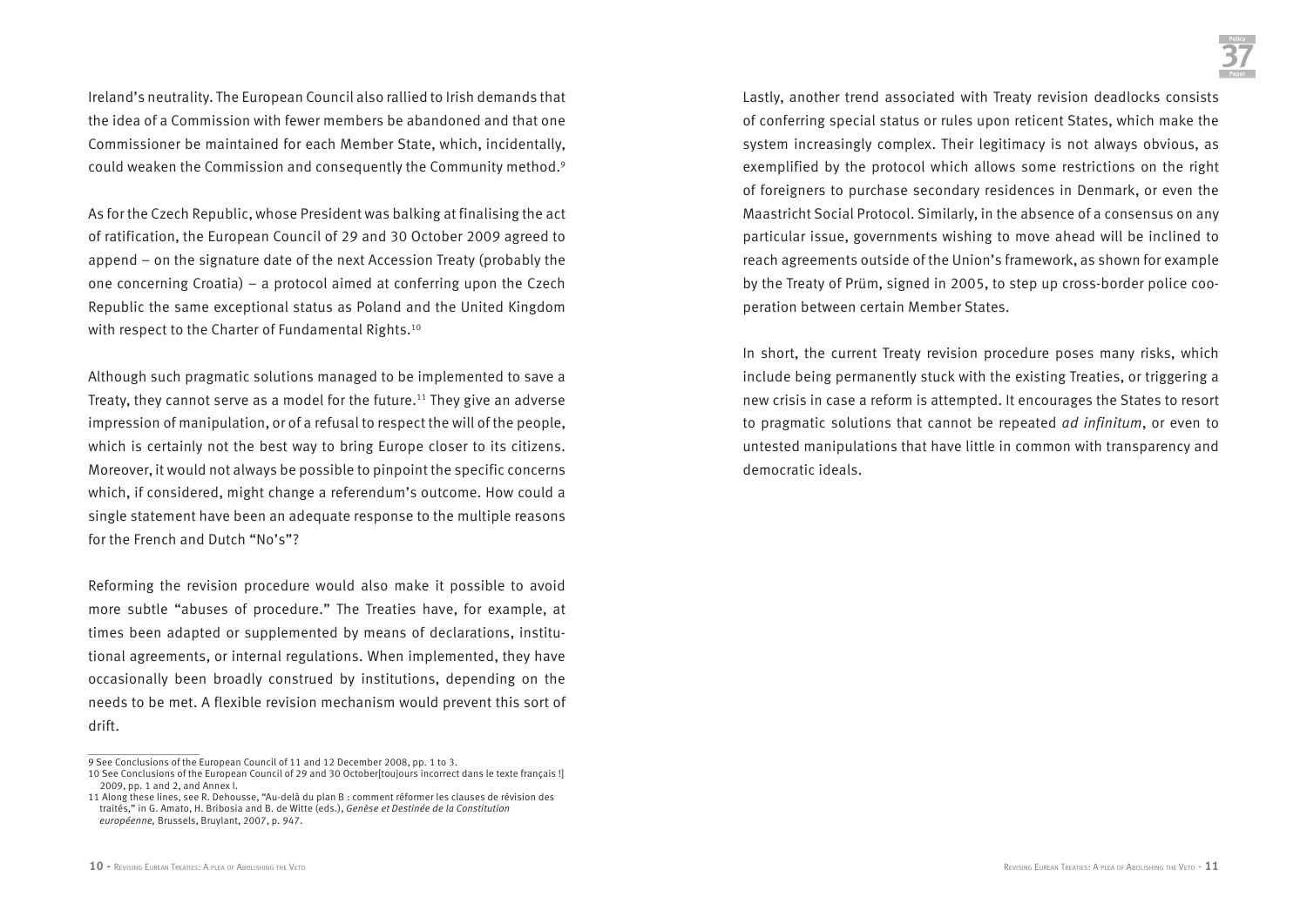### **III - A Radical but Necessary Reform: Abandoning Member States' Individual Veto**

### **3.1 Legitimacy of the process**

**O**ur main proposal is simple. The time has come to stop allowing single States to block all efforts to carry out any institutional reform by merely opposing it. This is all the more urgent, in view of the fact that the number of EU Member States is expected to grow even larger within the next decade. It is therefore imperative to eliminate individual veto right provided under the Treaty revision procedure.

Although this proposal may seem radical in the context of the European Union, it is not revolutionary in relation to other comparable systems.<sup>12</sup> Many international organisations have adopted a "majority rule" – often consisting of two-thirds of their Member States – to amend their founding charter. Such is the case of the United Nations and of such global organisations as the World Health Organisation, the World Trade Organisation,

<sup>12</sup> See G. Ricard-Nihoul, *Réviser les traités européens*, p. 12 *et seq.*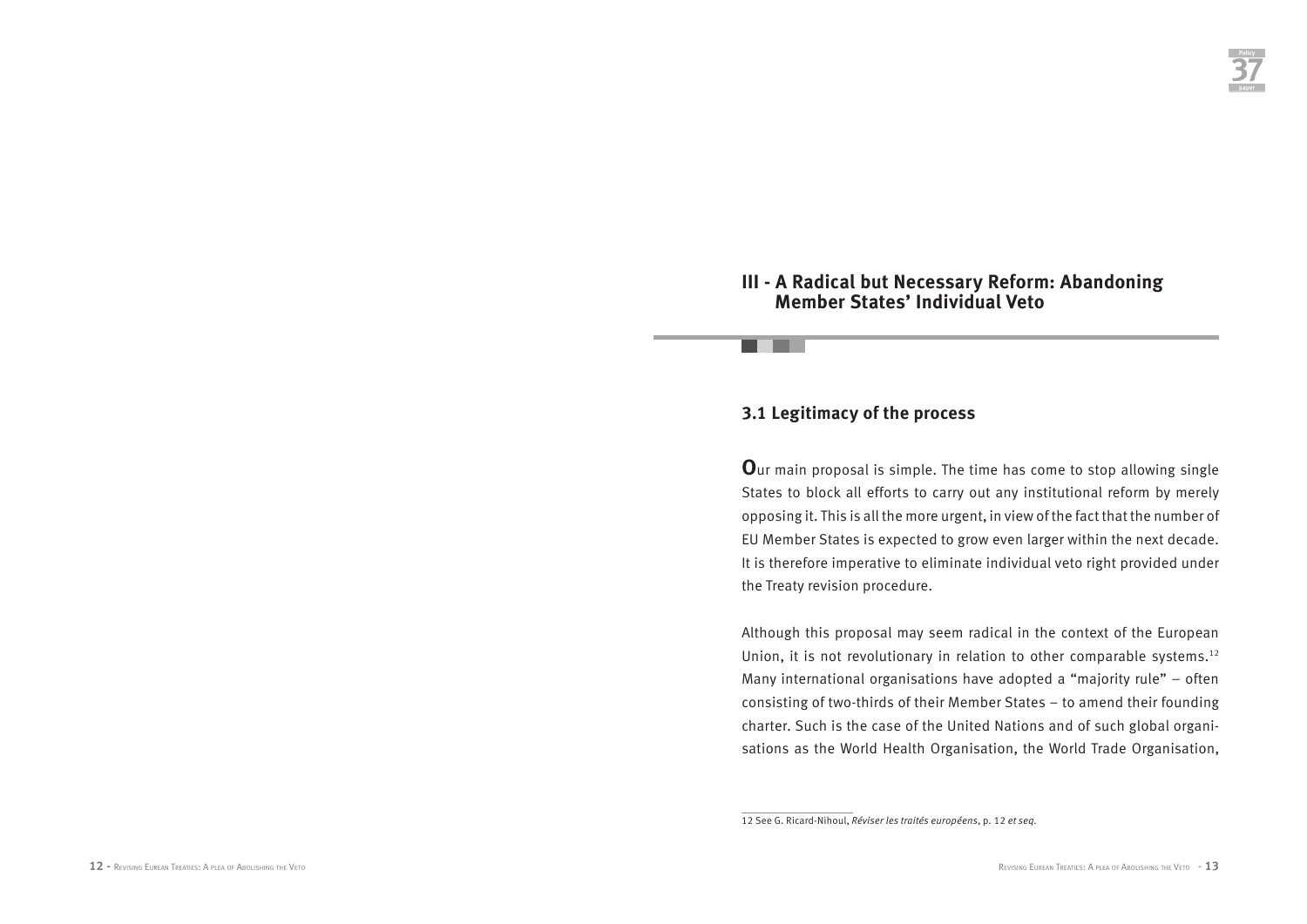and the International Labour Organisation.13 This also applies to the amendment procedure of the Statute of the Council of Europe, whose number of Member States will probably not be much higher than that of the European Union in the long term.

The "double unanimity" required when the European Communities were created was justified by the limited number of its members. It was later rationalised as the last safety net before a certain number of policies whose development would direct affect Member States' interests were admitted into the Community system. Today, without having become a federal super state, the Union has attained a sufficient degree of maturity and sense of solidarity to consider abandoning the unanimity rule.

It is in all of the Member States' best interest that the Union continue to reform, even if one government may occasionally have to accept a rule which it does not favour. We are also convinced that, at this stage of the integration process, abandoning the veto right would satisfy the Union's growing aspirations for greater democracy and transparency.

The unanimity rule disregards the Union's twofold legitimacy principle based upon not only its Member States as such, but also upon their populations. Is it right that the refusal of a few hundred thousand inhabitants should be allowed to block a reform desired by the representatives of five hundred million people? Is it reasonable that a reform's success should be dependent upon the consent of six or seven different parliamentary assemblies, in a federal country such as Belgium? By way of comparison, an organisation such as the International Monetary Fund, which affects the financial sovereignty of these members, resorts to a mixed approach: amending its Statutes requires a "dual majority" of three-fifths of the Member States, representing 85% of the allocated votes weighted

according to each member's financial contribution.14 Why should the Union uphold a crippling rule?

Unanimity also tends, in another way, to favour the "large" Member States whose greater political weight is irrefutable: while no one contemplated the possibility to have the French vote again after their "No" response to the European Constitution, the Irish, were induced to repeat a fruitless referendum on two occasions?

Lastly, the unanimity rule determines how, and in what spirit, the texts of the Treaties are to be negotiated. The latter, often subject to bargaining or sometimes even blackmail, are highly complex and the result may ultimately lack overall coherence. Abolishing the veto right would mean that individual positions could no longer be decisive. This would lead to more open debates, obliging the protagonists to defend their positions, and would make it easier to strive for a common interest that would not merely correspond to the sum of individual interests. This would also allow other actors, such as the European Parliament and the national parliaments, to better make themselves heard. All of this it should be stressed, without threatening the Member States' fundamental interests, because giving up the right of veto does not imply switching to a purely majority-rule approach and is not incompatible with maintaining a highly consensual procedure.

### **3.2 A concrete proposal: The entry into force of a Treaty ratified by four-fifths of the Member States**

As seen above, unanimity is actually required at two stages: when the Treaties are signed and at the ratification stage.

<sup>13</sup> It should be stressed that, in the case of the UN Charter, the Security Council's five permanent Member States must also approve the amendments. *Idem* for the ILO, which requires the approval of five out of the ten most industrialised countries.

<sup>14</sup> Article XXVIII of the IMF Statutes.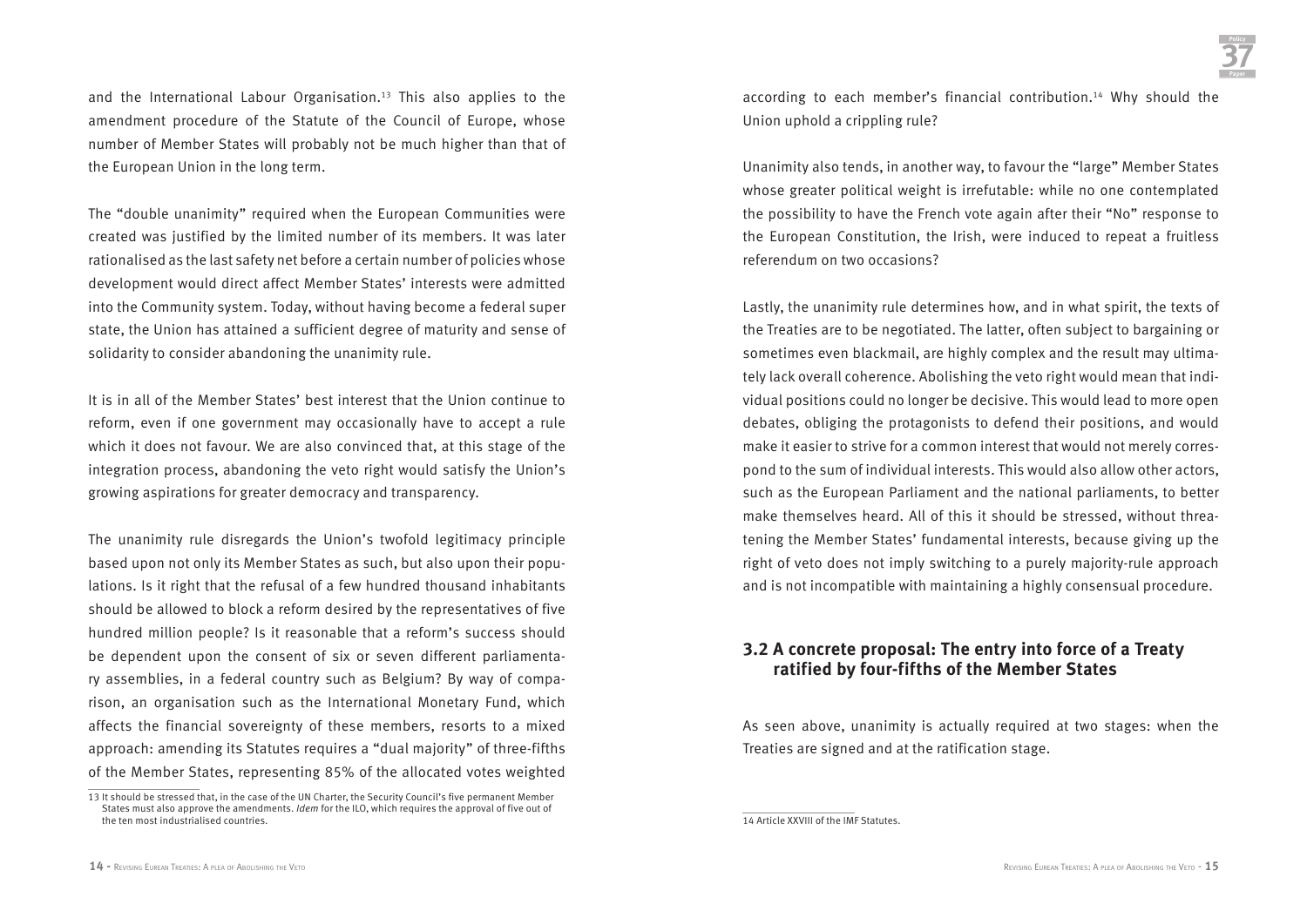The Constitutional Treaty's setbacks, and later on those of the Lisbon Treaty, show that the thorniest problems arise at the time of ratification. It would nonetheless seem advisable to take a larger step further and also waive unanimity at the Intergovernmental Conference level. Without that effort, a "common accord" in the IGC is likely to be even more difficult to obtain inasmuch as the Member States know that they would no longer enjoy their individual veto rights at the time of ratification one should therefore envisage a sort of "superqualified" majority at the IGC stage – four-fifths of the Member States, for example, representing four-fifths of the population, in order to meet the dual legitimacy requirement. Furthermore, it could also be ruled that a blocking minority can only be constituted by rallying at least two or three Member States, the idea being to mitigate the preponderance of the most populated states, in accordance with the new definition of "qualified majority" set out in the Lisbon Treaty (which requires a blocking minority to include at least four Member States).

With respect to the ratification procedure, it would appear advisable to refer back to the provisions of the Draft Constitutional Treaty, which provided that, after a given time limit following the signing of the Treaty, if the latter had been ratified by four-fifths of the Member States, and "*one or more Member States have encountered difficulties in proceeding with ratification* (...), the matter should be referred to the European Council.<sup>15</sup> It was not stipulated, however, what the European Council could do, and that is the crux of the problem. It would be appropriate to at least allow the European Council the option of setting a new time limit for ratifications not yet completed.

The Treaty ratified by four-fifths of the Member States would enter into force *erga omnes*, meaning that it would also bind the States which would not have ratified the Treaty. Here too, it could be required that this majority include four-fifths of the population (particularly if this ratio has not already been attained at the IGC stage), and the terms relating to the blocking minority should be similar th those contemplated for the ICG.16

### **3.3 Minority State guarantees: Withdrawal, differentiation and institutional protection**

The principle of withdrawal from the Union on a purely voluntary basis, and irrespective of a revision procedure, is now unanimously accepted: after being established by the Constitutional Treaty, it was reiterated in the Lisbon Treaty.17 This settles a doctrinal debate on the subject, and the withdrawal procedure was spelled out, notably providing for the signing of an agreement between the Union and the State wishing to withdraw in order to set out the terms of the withdrawal while taking future relations into account. However, it would be justifiable, when a Member State chooses to withdraw from the Union because of a Treaty revision which it deems unacceptable, to grant it additional guarantees in terms of certain established privileges. It might notably wish to keep on influencing the development of that part of the Community acquis which would continue to apply to itself (as did, for example, Norway and Iceland with respect to the Schengen zone, of which they are a part). One way to allow this would be to grant the right for the State concerned to rejoin the European Economic Area. The formation of a "rear guard" which would more or less preserve the acquired rights of States withdrawing from the Union could draw

<sup>15</sup> Declaration 30 annexed to the Draft Treaty Establishing a Constitution for Europe. The same formula tion was retained for the entry into force of any future revision treaty (Article IV-443, § 4 of the Draft Treaty Establishing a Constitution for Europe). The Lisbon Treaty also retains the formulation within the frame work of the Treaty revision procedure, Article 48, § 5 TEU).

<sup>16</sup> See this proposal's legal formulation in the Annex. 17 Article 50 TEU.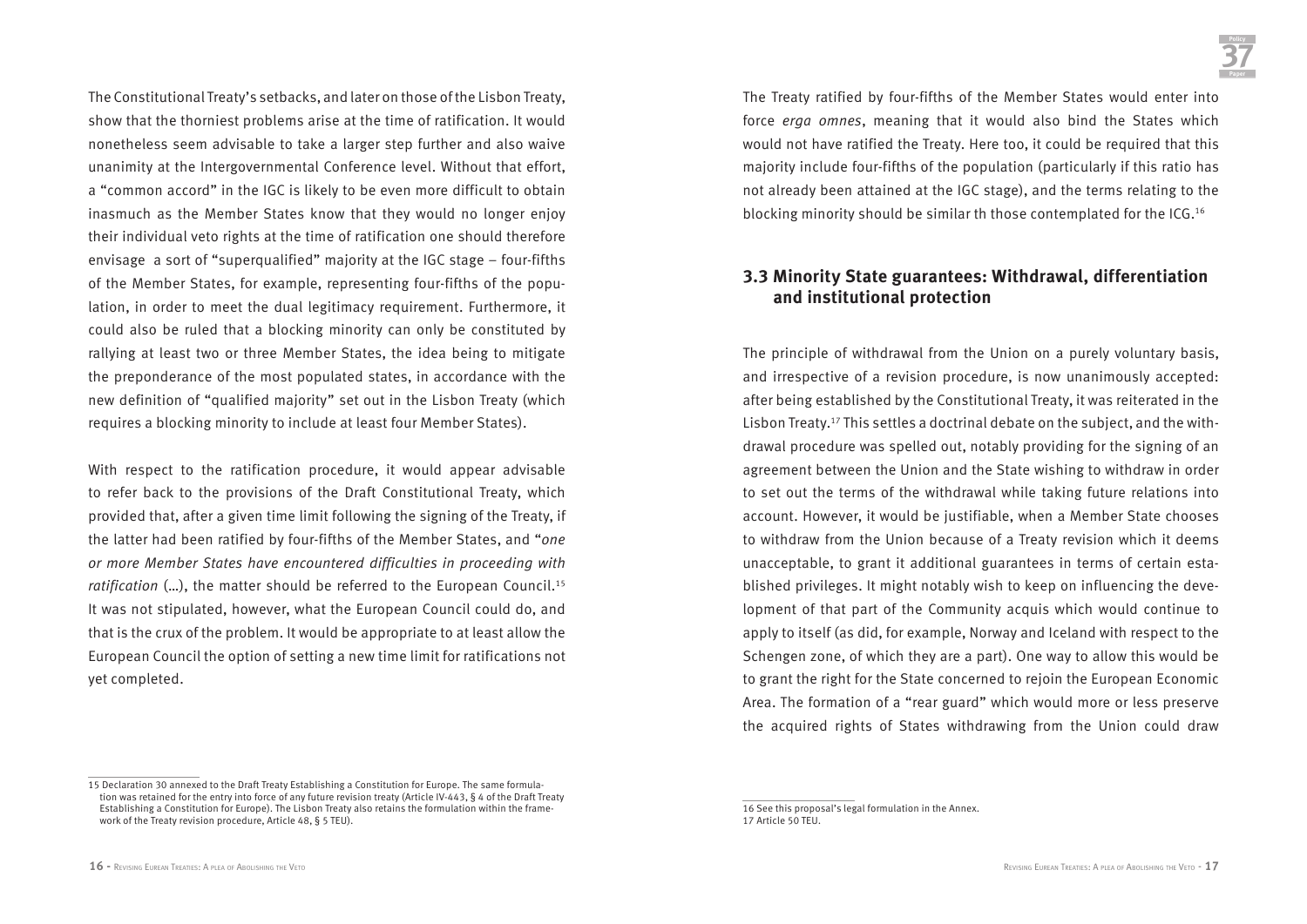inspirationform the "Penelope Project" of the European Commission,<sup>18</sup> which developed this idea.

Another possible guarantee for the marginalised States would be to allow them to take advantage of a so-called "opt-out" clause, which would provided that a section of the new Treaty would not apply to them (partial differentiation). This option could be activated either prior to the Treaty's entry into force,<sup>19</sup> or thereafter.<sup>20</sup> Such a solution would not be possible in all areas, however. Differentiation is conceivable when implementing a policy, as demonstrated by the EMU, in which only certain Member States participate, but it is possible during the various stages of the legislative co-decision procedure, which cannot be but the same for all. $21$ 

A similar technique would be to provide for a differentiated entry into force of a revision treaty which would only bind Member States that have approved it. Contemplated several times before, notably in the 1984 Spinelli Project, this formulation was challenged on grounds that it was technically impossible to ensure the co-existence of two different treaties within a single organisation. Within the European Union, the Treaty of Nice could not have co-existed with either the Constitutional Treaty or the Lisbon Treaty.

If it is used when revision treaties are being negotiated, this technique would open up new opportunities, not in institutional matters but with regard to the transfer of competencies or implementation of policies. For example, a revision treaty could be modelled after the Agreement on Social Policy signed by eleven member States and annexed to the Treaty of Maastricht which notably provided for "the suspension of any voting rights in the Council for non-participating States." Thus the co-existence between the Group of Eleven and Great Britain (which did not wish to be a member), was properly maintained.

Lastly, the rights of minority States could be preserved by providing for neutral bodies to intervene in the procedure as arbitrators. The European Commission and European Parliament as guarantors of a certain common interest, could be afforded a right of scrutiny (approval for the former, assent for the latter), in order to avoid any hegemonic drift. The Court of Justice might also be induced to intervene, in a manner similar to what was provided for under the former ECSC Treaty. It would mainly ensure compliance with the procedures and guarantees offered to minority members. The measures, aimed at further legitimising the revision process beforehand; such as resorting to a Convention, would also make a majority decision more acceptable in most people's opinion.

### **3.4 Recommended way to reform the revision procedure**

Theoretically, even under the Lisbon Treaty, any change in the revision procedure requires the double unanimity mentioned earlier.22 The proposed reform may have better chances of succeeding if it is implemented calmly, without being associated with any other sensitive issue. It nonetheless remains a major change, as it is predicated upon *unanimous*  States abandoning their veto right.

Is this an insurmountable problem? In other words, shouldn't the Union's Member States be entitled to depart from the revision procedure set out 22 Article 48 of the TELL

<sup>18</sup> Namely, the Draft Constitution formulated by the European Commission during the work of the Convention (European Commission, *Feasibility Study: Contribution to a Preliminary Draft Constitution of the European Union,* Working Document, 4 December 2002, p. XI, and Article 4 of the Agreement on the Entry into Force of the Treaty on the Constitution of the European Union).

<sup>19</sup> To be compared with the "constructive abstention" system currently provided for within the CFSP implementation framework, which allows States placed in a minority to accept decisions without being individually bound by the latter, while retaining the option of blocking the decisions' adoption (Article 23 TEU). 20 It would then be necessary to provide for an "opt-in" clause which would allow the situation, where appropriate, to be "regularised" without the necessity of formally revising the Treaties.

<sup>21</sup> Defining the topics which could be subjected to a differentiated approach should, *a priori*, be done either abstractly within the mechanism of the general revision procedure, or concretely, in the revision treaties themselves.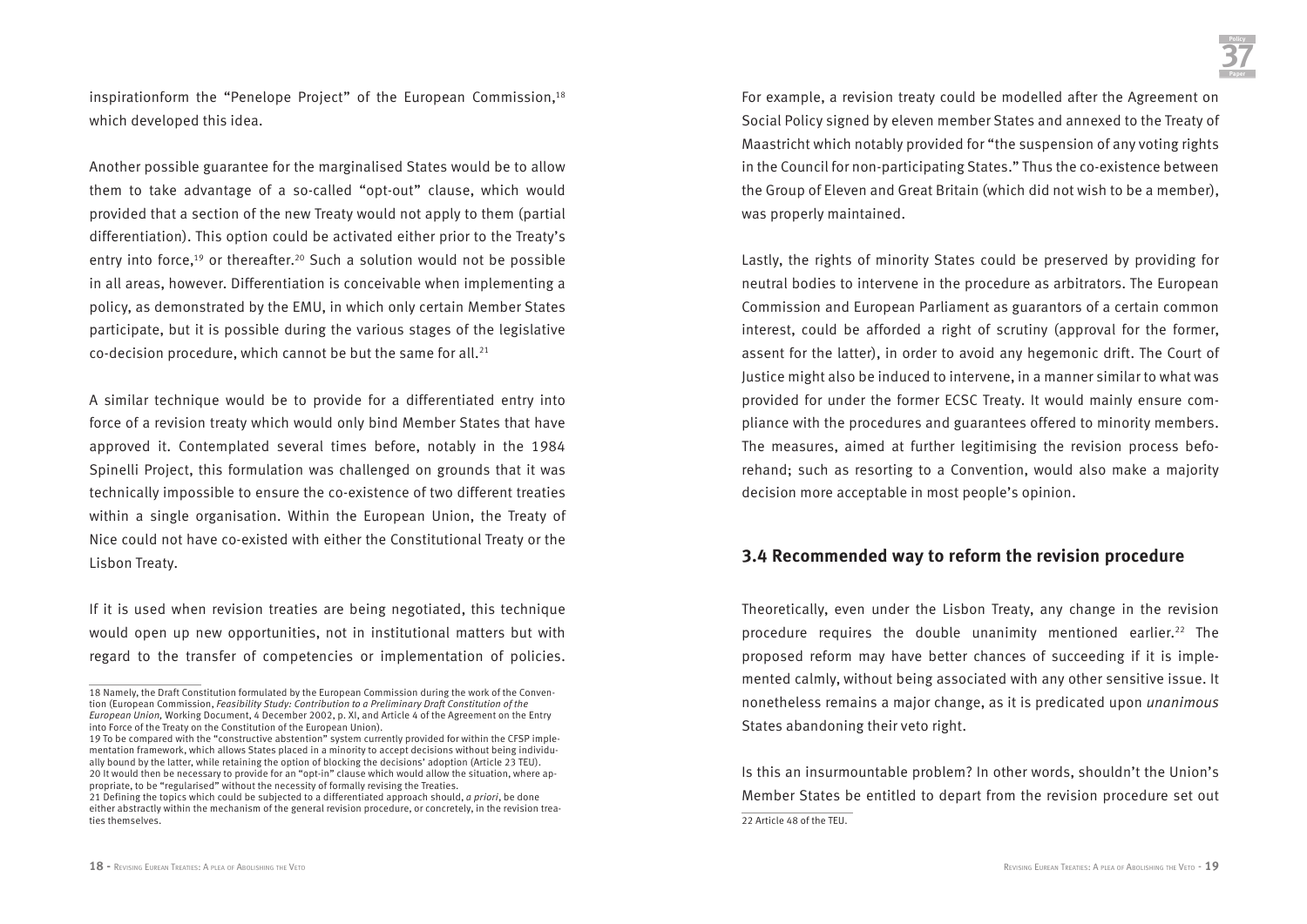in Article 48 of the TEU, e.g. by making a revision treaty's entry into force contingent upon ratification by four-fifths of them, or by coupling this provision with the aforementioned right of withdrawal and guaranties for minority members? It should first be stressed that, in 2002, the Convention method was added to the procedure referred to in Article 48 of the TEU without having been explicitly provided for. Next, from the vantage point of international law, it is not unorthodox to anticipate that a change of procedure may directly apply to the revision treaty being drafted, even if it would mean challenging certain case law of the Court of Justice (which, in principle, requires strict compliance with the terms of Article 48 of the TEU). The revision treaty would thus be viewed as a "successive" treaty which replaces the former treaties,<sup>23</sup> or as a "complementary" treaty, within the meaning of the Vienna Convention. It should, however, ensure that the "acquired rights" of the States which do not adhere to it are maintained in accordance with the precepts of the latter Convention.<sup>24</sup>

A similar approach was proposed by the European Commission's "Penelope Project" mentioned above, the originality of which was that it made the entry into force of the Draft Constitution contingent upon the entry into force of a separate agreement, which could have *in fine* been ratified by only five-sixths of the Member States. The departure from Article 48 of the TEU was compensated by safeguards for the vested rights of the minority States which, in this instance, would have nonetheless been forced to withdraw from the Union.<sup>25</sup>

On the national level, the situation could turn out to be more delicate. For example, Parliamentary approval could be viewed as "an internal rule of law of fundamental importance." likely to challenge the validity of the revision treaty concerned.26 Consequently, the loss of a veto right at the 23 Article 30 of the Vienna Convention, paragraph 3 in particular.

time of the Treaties' revision could have the same effect.

Although our approach may be deemed "revolutionary," it appears more legitimate, especially if carried out in plain view, than other aforementioned "abuses" of procedure discreetly done in the past

Moreover, the persistent blocking tactics which are preventing any remotely ambitious reform from being realised – even when desired by a large majority of Member States – might ultimately lead to a much more radical break. The "reformist" Member States could be tempted to create a new structure alongside that of the Union's, which is bound to be weakened as a result. To elude the pressure being placed upon the new structure<sup>27</sup> by Community law, they could ultimately decide to withdraw en masse from the Union. In many respects, a smooth transition to a principle of reform based upon a "superqualified" majority is preferable to a scenario of this type.

<sup>24</sup> Regardless of whether the revision treaty is considered as a new successive treaty (Article 30, § 4 of the Convention) or as an amending Treaty (Article 40, § 4(b) of the Convention), only "the treaty to which both States are parties governs their mutual rights and obligations."

<sup>25 &</sup>quot;Penelope Project," p. XII, and Article 6 of the Entry into Force Agreement in question. 26 Article 46 of the Vienna Convention.

<sup>27</sup> Indeed, a group of Member States is entitled to establish co-operations outside of the Union, provided that they do not adversely affect its existing rules and policies, in accordance with primacy and *pre-emption* principles.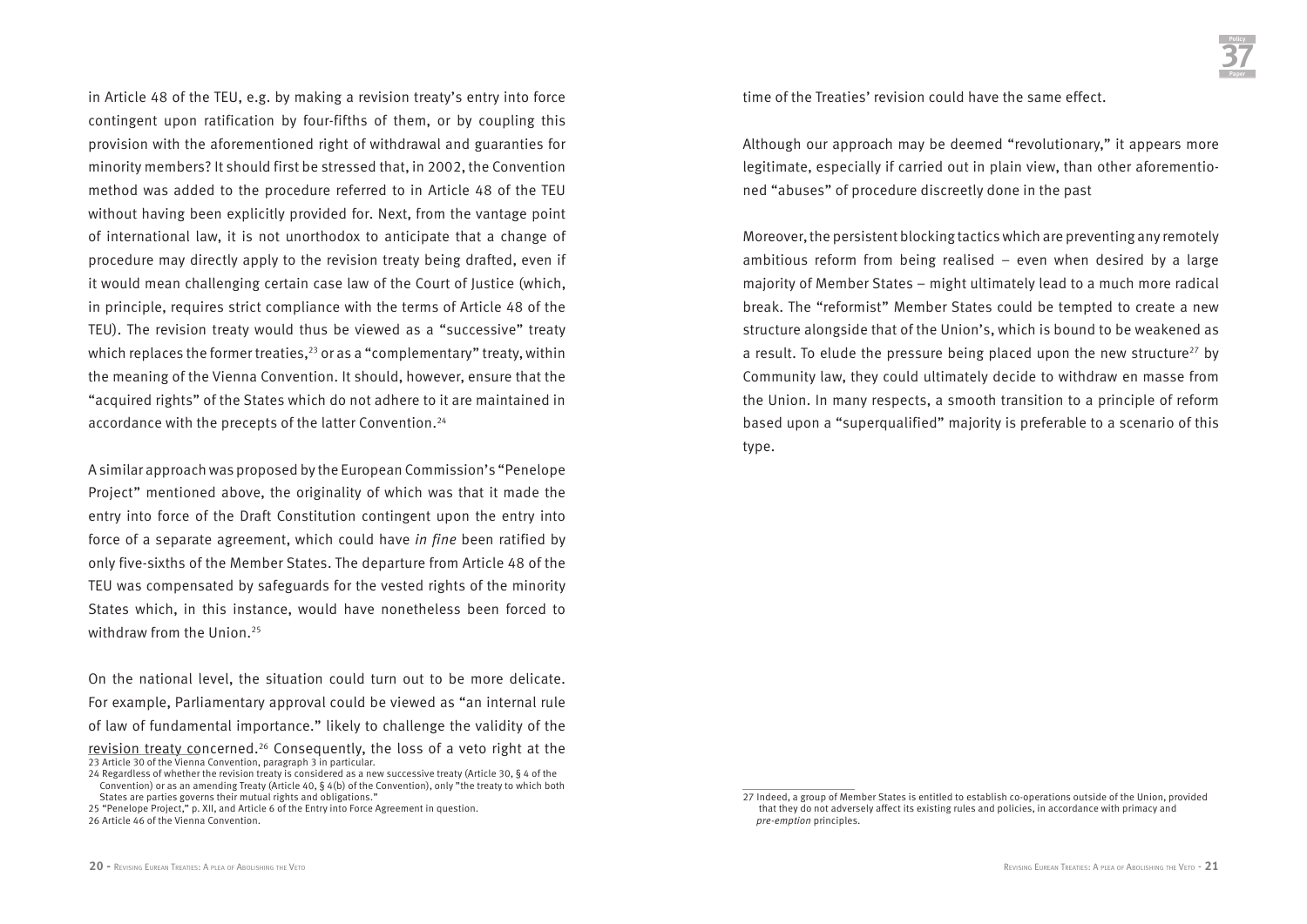### **IV - Other Proposals to facilitate the ratification procedure**

### **4.1 Making the ratification procedure more "Europeanised"and flexible**

**A**lthough our priority recommendation is that veto rights be abandoned, other methods would also enable the ratification procedure to be made more flexible, or even help to Europeanise it.

Under the current procedure, parliamentary assemblies (or populations, in the case of a referendum) are typically presented with the *fait accompli* of a Treaty already negotiated by their respective governments, without having been involved in this process. Their only option is to either accept or reject the entire agreement. In view of the complexity of such agreements, the multiplicity of issues and actors already involved in the negotiation, this binary constraint seems inappropriate. The gap between these two stages is all the more prejudicial in that the national debates over ratification are decided more by national political issues, or even by ad hoc coalitions. Hence the many hurdles which have impeded the most recent reforms of European Treaties.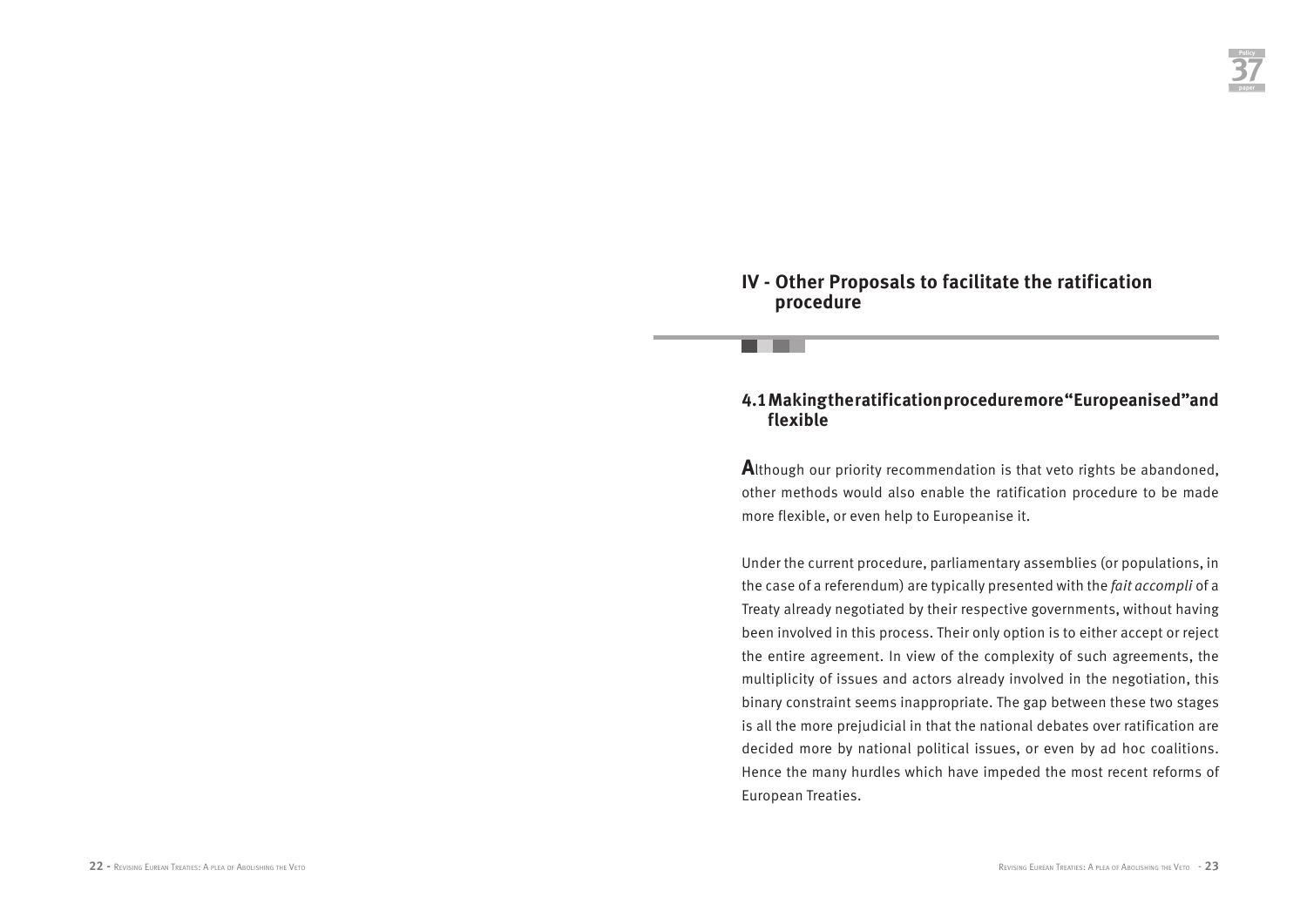The need has therefore arisen to promote a freer dialogue between the national and the European levels.28 For example, it would be possible to provide that, once a political agreement has been concluded between the governments, the definitive signing of the revision treaty should be preceded by a concertation with the national parliaments, in order to be able to fine-tune the text, where necessary, and take into account any point which one of them may deem important. That would avoid the necessity of having to start over the entire ratification process from scratch each time such adjustments have to be made. As R. Dehousse so rightly concluded, the mere fact that this dialogue can occur and that citizens can have a say – either directly or through their representatives – in the reform process to the point of interfering with the negotiations between the States would in itself be a positive factor, likely to establish the legitimacy of the system as a whole.29

To avoid polarising the debate over exclusively national issues, it would also be advisable to "Europeanise" the ratification procedure. Contemplating a centralised ratification procedure at the European level would no doubt be tantamount to a federalisation of the European Union, which many would consider unacceptable, as recently reiterated by the German Federal Constitutional Court. Without venturing as far as that, the procedure's European dimension could still be strengthened. For example, on the occasion of the Draft Constitutional Treaty, it had been proposed that a referendum could be held in all of the Member States that would have allowed it, possibly in tandem with European elections.

Failing that, the Treaty ratification procedurescould at least be coordinated at the European level, for example, by calling for a relatively short deadline in order for the States which have signed the Treaty to announce their position on its ratification, which would also strengthens the focus on

common issues. However, it seems less realistic to challenge the principle of procedural autonomy by interfering with the various national ratification practices, notably the choice between a referendum or parliamentary vote process.

### **4.2 Strengthen the democratic legitimacy of the revision process preceding the ratification procedure**

The "double unanimity" issue also should, be considered within the context of the overall revision procedure, from the initial preparation stage. Generally speaking, strengthening of the process's democratic legitimacy would help to lessen the risks associated with ratification.

As for the Treaties' preparation, negotiation and signing, the Convention model undeniably affords some progress in terms of transparency, deliberation and thus of legitimacy. The experiences of the first two Conventions showed that the exercise could make it possible to overcome obstacles that have been stumbling blocks for "traditional" intergovernmental conferences. Nonetheless, numerous aspects of this model could be improved.30 For example, the direct election of at least part of the Convention's representatives would have the effect of enhancing the Convention's political representativeness, reinforcing its legitimacy in relation to governments and also increasing media coverage of its debates and deliberations.

One particular problem lies in the sequence between the Convention – in which representatives of national governments are brought together with members of Parliament – and the IGC, in which such governments once again exercise their full prerogatives. Such sequence may have given rise to some "two-level games."31 For example, some governments adopted 30 See Notre Europe's first study by G. Ricard-Nihoul, *Réviser les traités européens européens : le moment* 

<sup>28</sup> R. Dehousse, "Au-delà du plan B," 2007, p. 952. 29 Idem, p. 953.

*Convention – Six arguments pour la sauvegarder, six propositions pour la réformer,* Policy Paper 31, December 2007.

<sup>31</sup> On this topic, see R. Dehousse, R. Dehousse, "Au-delà du plan B," 2007, p. 945.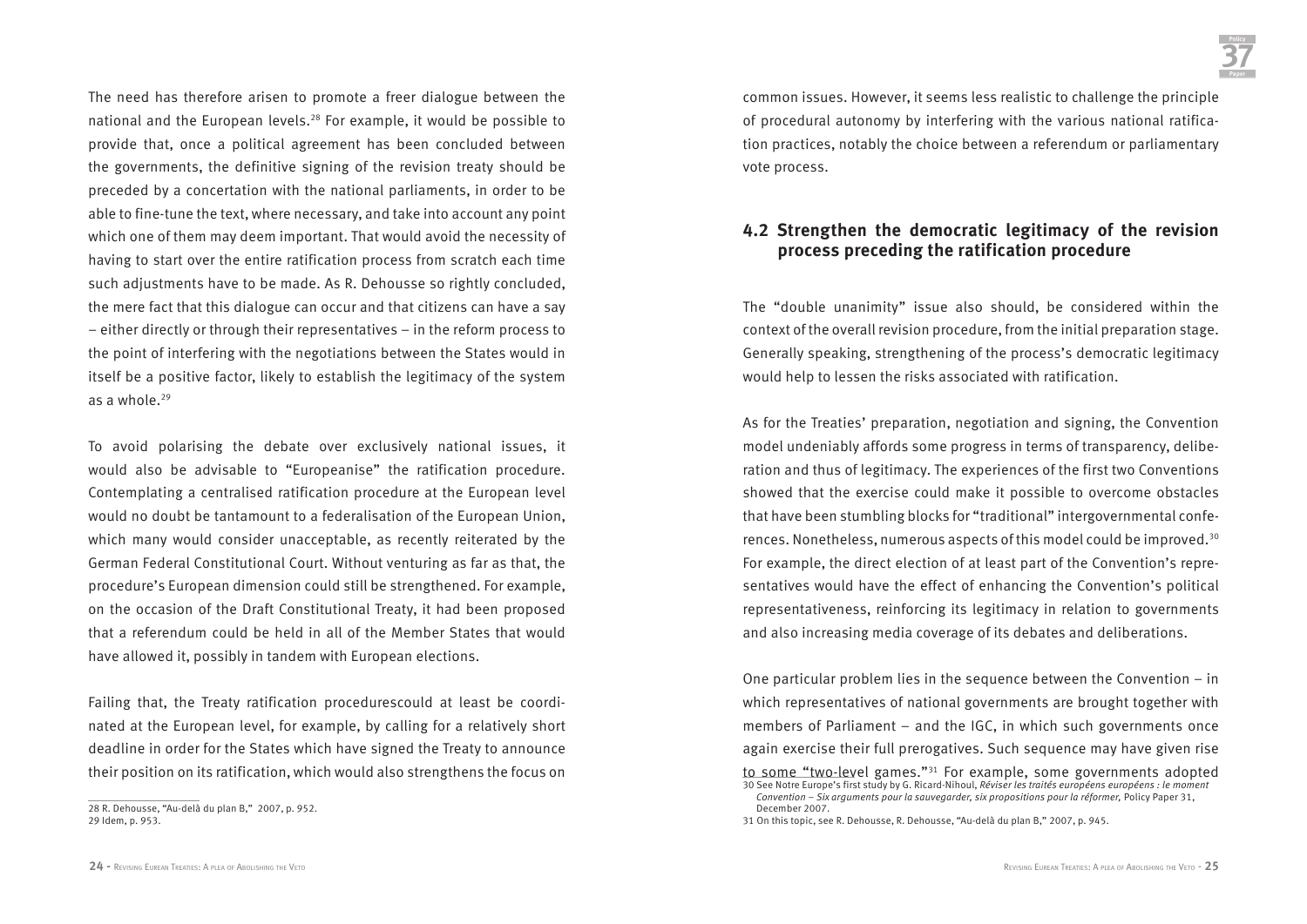a low profile at the Convention in order to devote most of their efforts to the IGC, while other members downgraded their ambitions to avoid total rejection during the IGC. The most radical solution, other than to eliminate the IGC, would be to merge the latter with the Convention in order to harness the governments' influence during the open discussion and deliberation phase. A specific agreement governments representatives would be necessary if possible avoiding the straitjacket of unanimity, as previously suggested.

### **4.3 Extend simplified revision procedures**

Over and above the general revision procedure, existing Treaties are being subjected to special procedures which consist of dropping the unanimity requirement, easing the ratification procedure (subject to approval by Member States according to their respective rules), or even abandoning ratification in its entirety. Following the Lisbon Treaty, the use of two "simplified revision procedures" has, to some extent, become widespread.<sup>32</sup>

The first concerns the revision of that part of the Treaty on the Functioning of the European Union which deals with EU internal policies and action. Instead of a Convention and an IGC, these matters are now be considered by the European Council, whose decision must be approved by the Member States in accordance with their respective constitutional requirements. Although the aim of this model is to leave a greater margin of discretion to the Member States in order to simplify their internal procedures, this is not actually a simplification. Moreover, it disregards the progress constituted by the holding of a Convention. Most importantly, inasmuch as this procedure should not impact the division of competencies, it appears useless and might as well be eliminated.

32 Article 48, paragraphs 6 and 7.

The second simplified procedure is more promising. It involves the so-called "passerelle" clauses which can be used to amend decisionmaking procedures, where applicable, in favour of a majority decision or of legislative co-decision. Here too, the European Council, ruling unanimously, is substituted for the Convention and the IGC. As for the ratification procedure, it is replaced by an implicit ratification technique. In other words, if no national parliament voices its opposition to the contemplated amendment within a maximum of six months, the European Council can adopt it.

The advantage of this procedure in that it constitutes a first step towards a certain Europeanisation of the national parliaments' role in the revision procedure (which also implicitly dissuades the Member States from resorting to national referendums). For the above-mentioned reasons, it would be preferable to require a minimum threshold of one-fifth of the Member States' national parliaments to block the amendment under consideration, which would correspond to an implicit approval by fourfifths of the Member States. Furthermore, the national parliaments should be consulted ahead of time to ensure that the procedure would have a favourable outcome. Lastly, this negative ratification technique could be extended to other situations.

This could be taken one step further by abandoning any ratification procedure for treaty amendments dealing with minor institutional matters, such as changes in the functioning or internal organisation of institutions. Such issues are more numerous and less sensitive than is supposed, such as the European Commission's composition, which is already subject to just such a simplified revision procedure.<sup>33</sup> In this respect, too, unanimity should be abandoned so as to opt for a dual "superqualified" majority consisting of four-fifths of the Member States, representing four-fifths of the populations.

33 Article 213 of the ECT.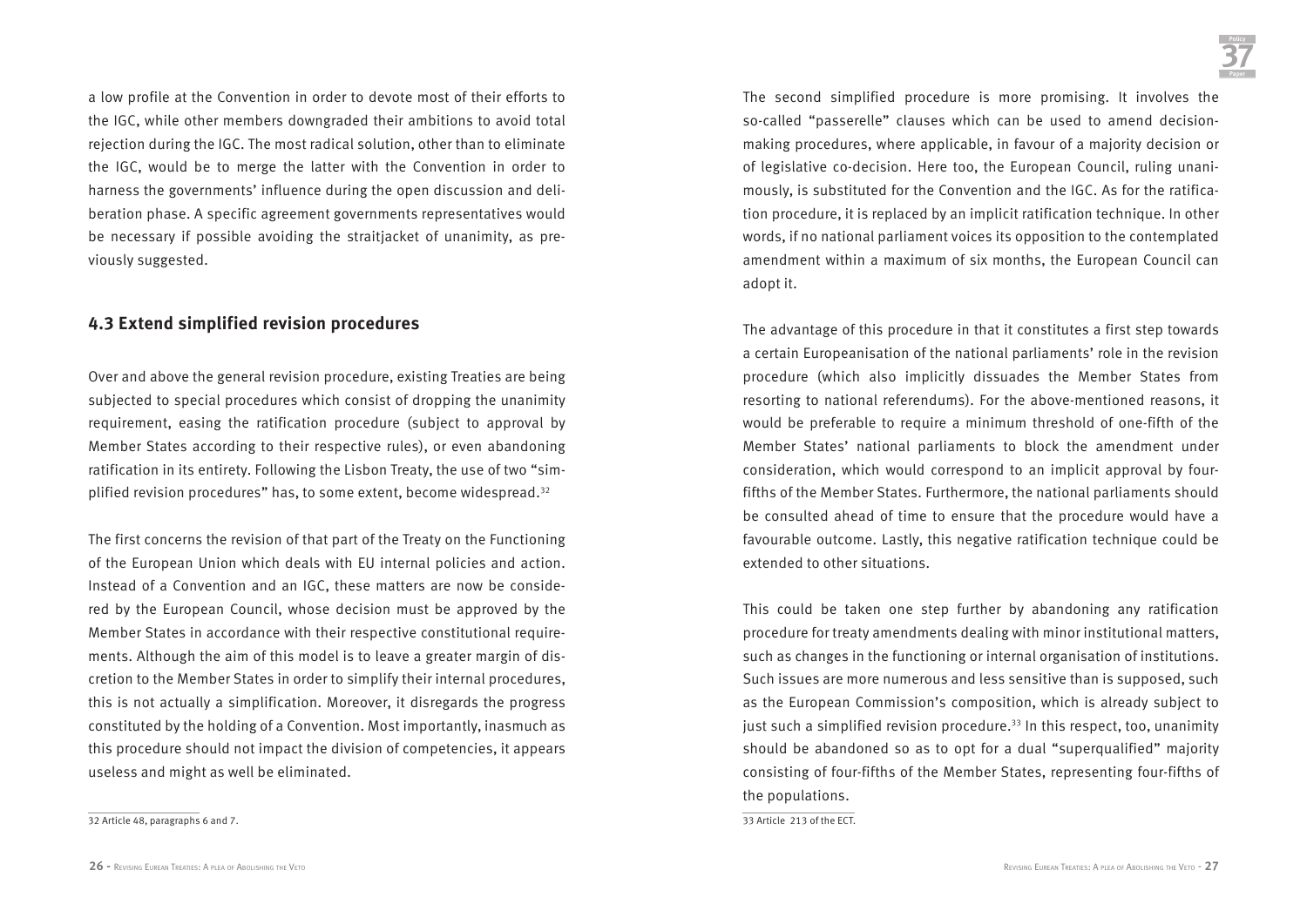The use of this type of simplified procedure will ultimately depend upon the progress made in reforming the general revision procedure. If the latter were to evolve in the direction which we advocate, the simplified revision procedures would lose some of their significance.

### **Conclusion**

**T**his study constitutes the second component of *Notre Europe*'s research on the reform of the European Treaties' revision procedure. Although the first presented various ways of improving the Convention's method – the revision procedure's preparatory stage – the second component mainly deals with the subsequent phases; i.e., the negotiation and signing of the Treaties within the Intergovernmental Conference, as well as their ratification.

Our primary recommendation is to abandon unanimity, and therefore the EU Member States' individual veto rights, at these two key moments of the reform process. Our aim was to demonstrate that the status quo is unsustainable. A majority of four-fifths of the States, or a dual majority also requiring four-fifths of the Union's population (if only to persuade the "large" States, which would thereby increase their relative power) seem more appropriate the rights they have. Certain guarantees could be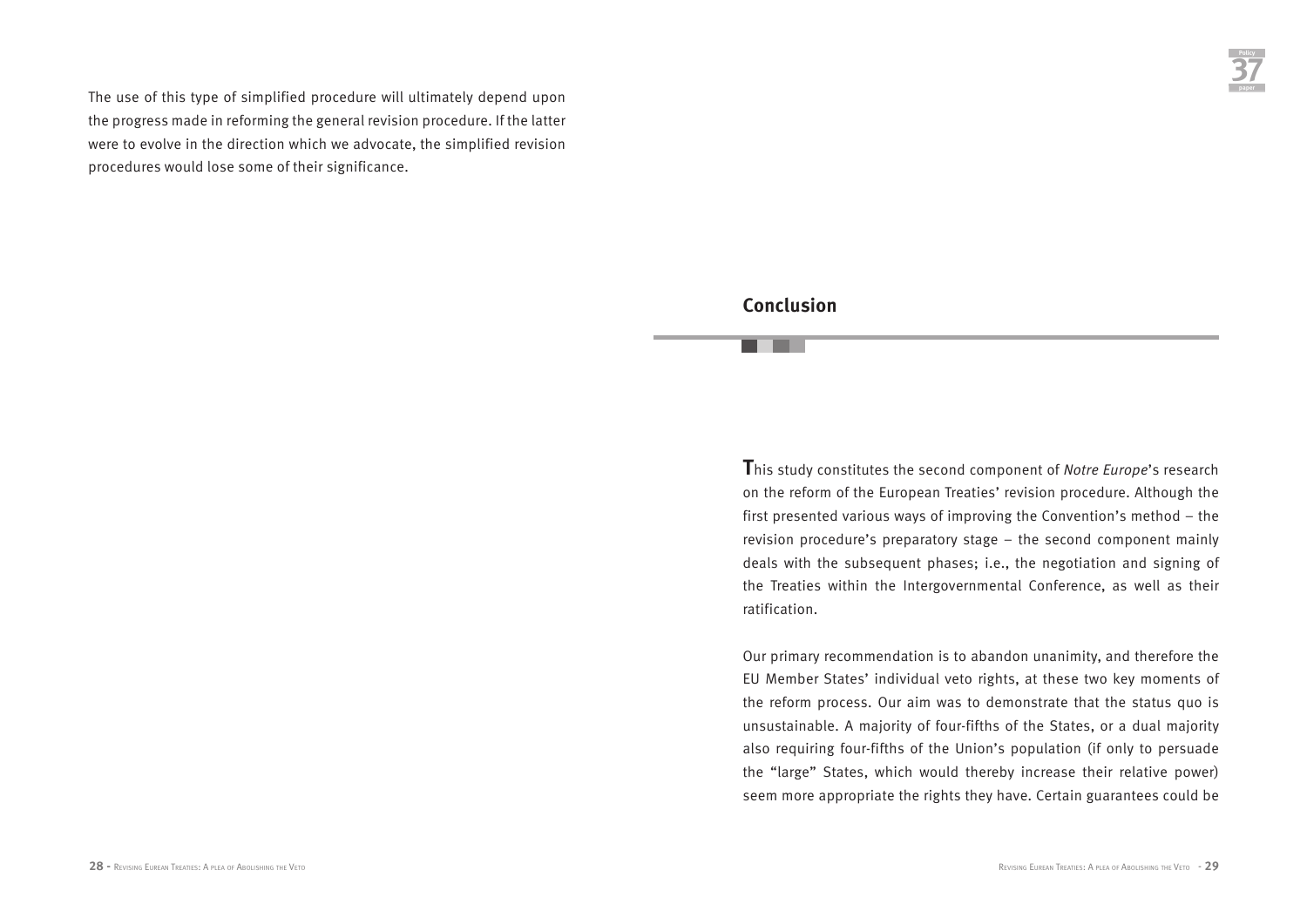afforded to minority States, such as the option to withdraw, not to alter "acquired under the existing treaties.

A second recommendation concerns the need for greater integration of the various phases of the revision procedure: first by merging the IGC with the Convention, and secondly by permitting interaction between this Convention/IGC and the national parliamentary assemblies called upon to ratify the Draft Treaty (or still other groups, allowing a dialogue to take place with citizens in the event of a referendum). Other factors may also promote a certain "Europeanisation" of the ratification procedure, such as a common agenda, which would further legitimise, or even facilitate, the revision procedure.

Another governing idea which emerges from this study is to limit the scope of future revision treaties by making them more targeted. Focusing them on relatively delimited issues would undoubtedly facilitate the process of reaching an agreement (while not excluding the option of working out package deals). Should the ratification procedure fail it would also make it to rework a treaty. That would allow the maximum benefit to be derived from simplified revision procedures while also making it easier to pinpoint, where applicable, issues that may require a referendum in certain countries. Moreover, more targeted revision treaties would more easily integrate the special arrangements required to meet the most reticent Member States' specific needs. In a way, this would be a return to Jean Monnet's "small steps" approach, applied to the reform of European Treaties.

## **Policy 37**

### **ANNEX**

### Article 48 of the TEU

### **Ordinary revision procedure**

2. …

3. …

A conference of representatives of the governments of the Member States shall be convened by the President of the Council for the purpose of determining by common accord the amendments to be made to the Treaties. **Such amendments shall be adopted by a four-fifths majority of the Member States (representing the Member States comprising at least fourfifths of the population of said States).**

The amendments shall enter into force after being ratified by **four-fifths** of the Member States **(representing the Member States comprising at least four-fifths of the population of such States)** in accordance with their respective constitutional requirements.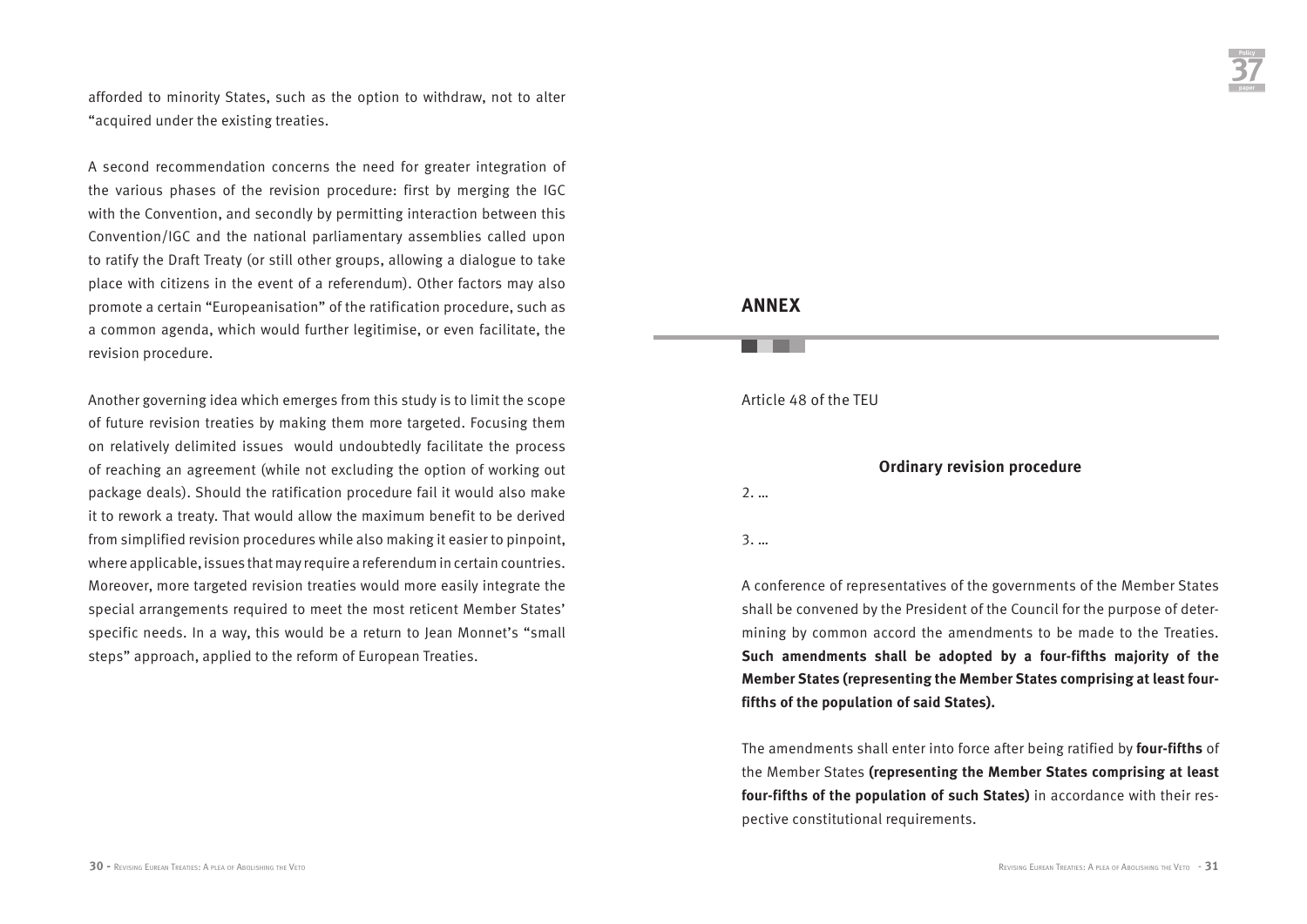A blocking minority must include at least (two or three) Member States, failing which a four-fifths majority shall be deemed attained.

5. If, **eighteen months** after the signature of the treaty amending the Treaties, **in accordance with paragraph 4, subsection 1, less than** fourfifths of the Member States have ratified it and one or more Member States have encountered difficulties in proceeding with ratification, the matter shall be referred to the European Council. **Acting by a four-fifths majority of the Member States representing the Member States comprising at least four-fifths of the population of said States, the European Council may determine that the ratification process has been interrupted, or set a new time limit.**

6. Those Member States which will have not ratified the treaty amending the Treaties may withdraw from the European Union, in accordance with Article 50.

### **Biographies of members of the group**

an an a

**Bruno De Witte is** Professor of European Union Law at the European University Institute in Florence.

**Renaud Dehousse** is a Jean Monnet professor at the Institut d'Études Politiques in Paris («Sciences Po»), where he runs the European Centre. He studied law in Liege University (Belgium) and in the Florence European University Institute (Italy). He was a teacher in this institute and also in Pisa University (Italy). Later he was a lecturer at Michigan University and Florence University. He as been a consultant for several European Union organisations. He is technical adviser for *Notre Europe*.

**Jean-Guy Giraud** is President of UEF France, former Registrar at the European Union's Court of Justice and former Director of the Office of the European Parliament for France, was at one time a colleague of Altiero Spinelli.

**Franz C. Mayer** is Dr. jur., LL.M. (Yale), holds the Chair in Public Law, European Law, Public International Law and Comparative Law and Law and Politics at Bielefeld University in Germany. His research and teaching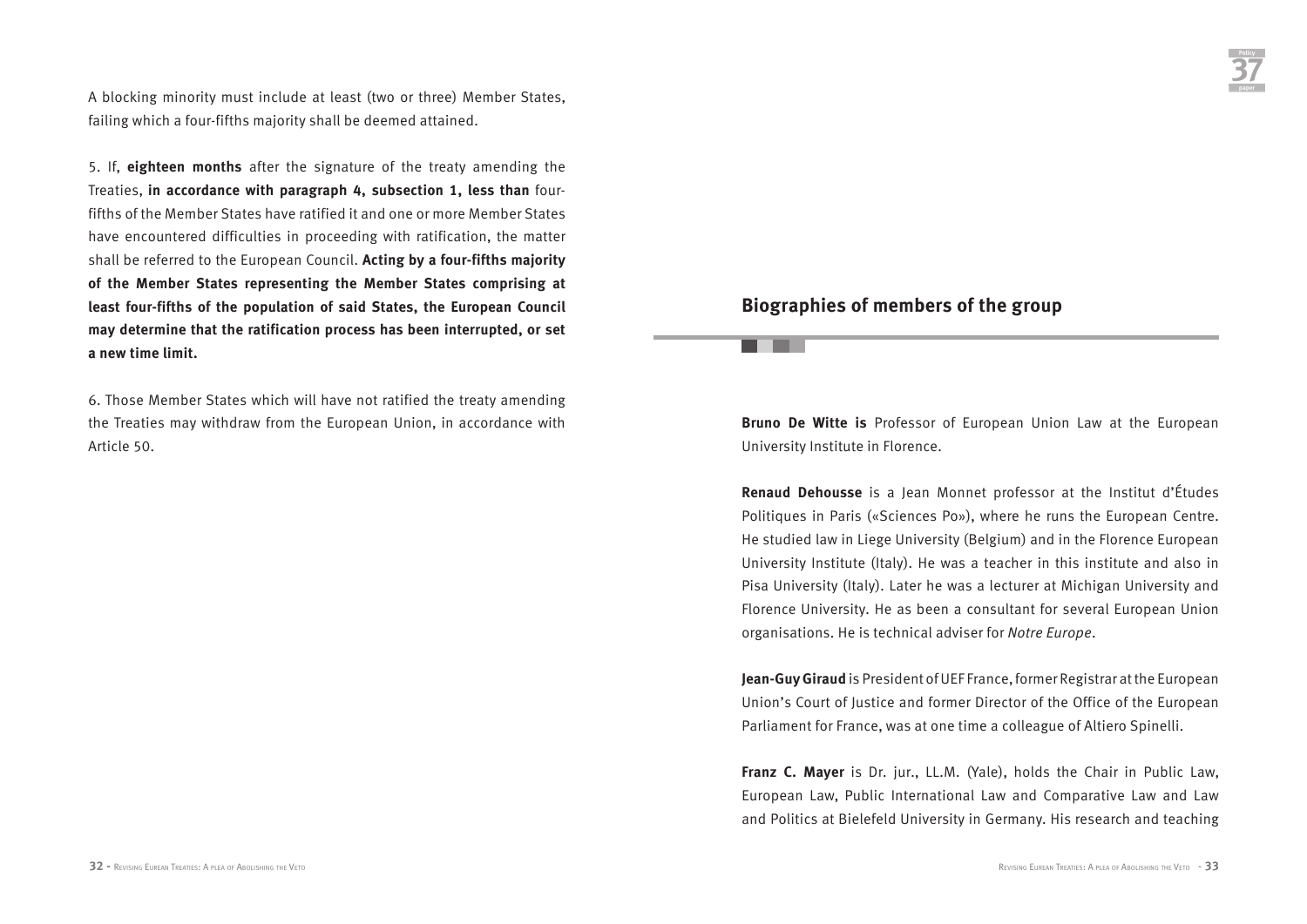areas of interest focus on comparative and European constitutional and administrative law, on the relationship between European law and politics and, more generally, on international law and public law. In 2008-2009, he represented the German Bundestat in the case pending before the German Constitutional Court (Bundesverfassungsgericht) concerning the Lisbon Treaty.

**Paolo Ponzano** is at present Senior Fellow at the Robert Schuman Centre of the European University Institute and Chief Adviser of the European Commission . Former collaborator of Altiero Spinelli at the Institute for International Affairs in Rome, he has worked for the European Commission from 1971 to 2009. He was formerly Director of European Commission for the relations with the Council of Ministers, subsequently for Institutional Matters and Better Regulation. He was also Alternate Member of the European Convention in 2002/03. He has published about 30 articles in several European Revues ( for instance Revue du Droit de l'UE, Revue of European Affairs ) as well as a chapter on the Institutions of the EU in Genesis and Destiny of the European Constitution.(Bruylant,2007).

Gaëtane Ricard-Nihoul is Secretary General to *Notre Europe*. She holds a DPhil in European Politics and Society from Oxford University, she has specialised knowledge of the Union's institutional development. In her capacity as adviser to the Belgian Vice- rime Minister she has, notably, taken part in the Nice European Council and in the reparation of the Laeken Declaration. For *Notre Europe*, she is the authors of several papers notably "The French No Vote on 29 may: Understanding and Action" and «Revising the European treaties: the moment Convention".

### **Bibliography**

**D**ehousse, Renaud, "Au-delà du plan B : comment réformer les clauses de révision des traités," in G. Amato, H. Bribosia and B. de Witte (eds.), Genèse et Destinée de la Constitution européenne, Brussels, Bruylant, 2007.

**D**e Schoutheete, Philippe, "Scenarios for Escaping the Constitutional Impasse," Europe's World, Summer 2006.

**D**e Witte, Bruno, "Saving the Constitution? The Escape Routes and Their Legal Feasibility," in G. Amato, H. Bribosia and B. de Witte (eds.), Genesis and Destiny of the European Constitution, Brussels, Bruylant, 2007.

**E**uropean Commission, "Feasability Study: Contribution to a Preliminary Draft of the Constitution of the European Union," Working Document, 4/12/2002. **E**uropean University Institute, "Reforming the Treaties' Amendment Procedures, Second report on the reorganisation of the European Union Treaties," **E**hlermann D. and Mény Y. (coordinators.), H. Bribosia (rapporteur), 2000. **P**eers, Steve, "Can the Treaty of Lisbon be ratified or implemented? A legal analysis," http://www.statewatch.org/news/2008/jun/analysis-lisbon-junesp-2008.pdf.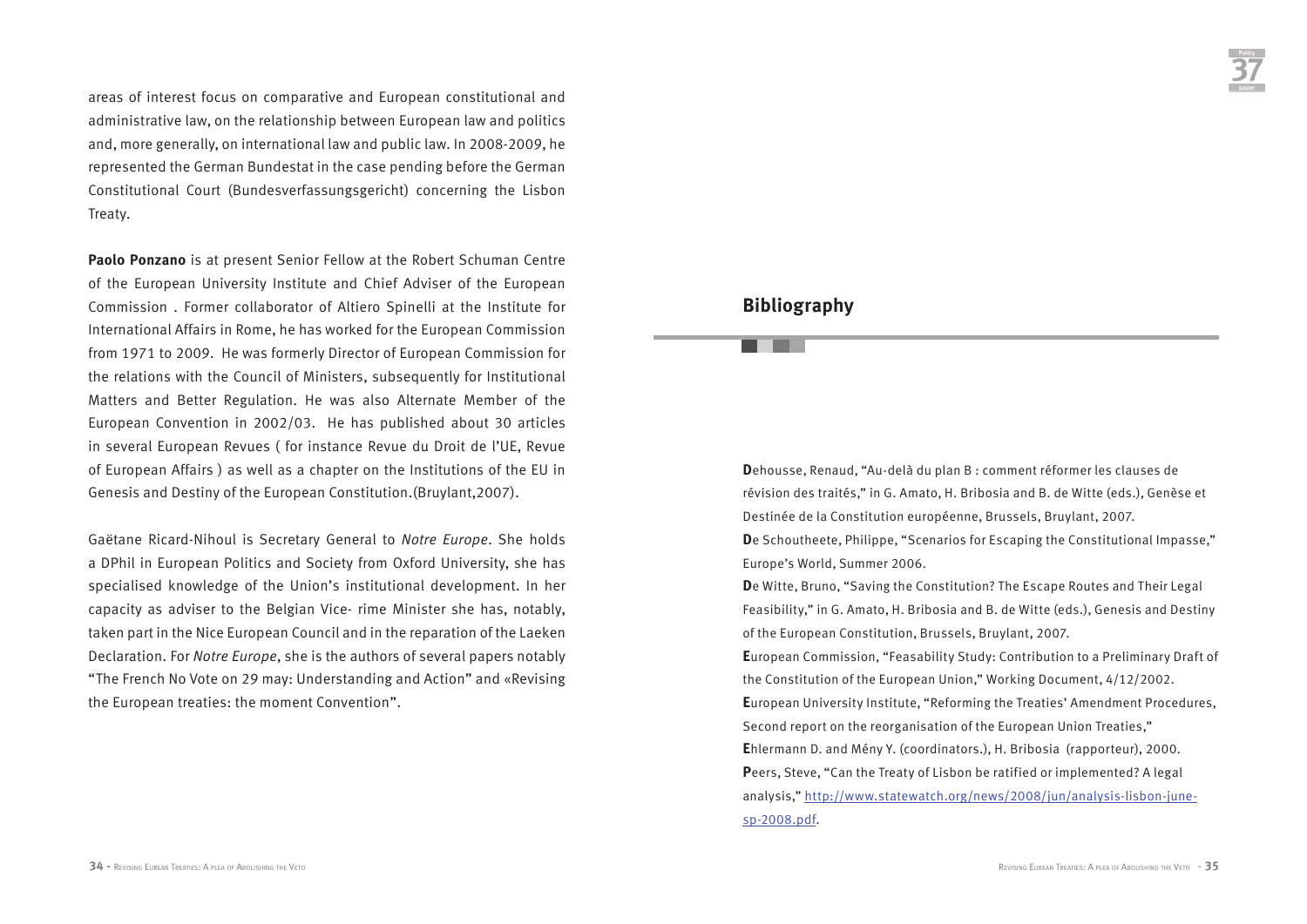**R**icard-Nihoul, Gaëtane, "The revision of the European treaties: the Convention moment: Six arguments for its continuation, six proposals for its reform," Notre Europe, Policy Paper, 31 December 2007.

**Z**iller, Jacques, "La ratification des traités européens après des référendums négatifs : que nous disent les précédents danois et irlandais ?" *Rivista italiana di diritto pubblico communitario,* 2005.

### **Previously Published Policy Papers**

. .

**T**erritorial Cohesion: from Theory to Practice - Marjorie Jouen (June 2008). **C**linton, Obama, McCain: Europe's Best Hope for Fighting Climate Change - Stephen Boucher (April 2008).

**F**og in Westminster. Europe cut off - Peter Sutherland - French Version (March 2008). **E**U Budget Review: Addressing the Thorny Issues - Eulalia Rubio (March 2008).

**T**he revision of the European treaties: the Convention moment. Six arguments for its continuation, six proposals for its reform - Gaëtane Ricard-Nihoul (January 2008).

**A** Policy in its Enfancy: The case for strengthening and re-thinking EU action on childhood - Eulalia Rubio (November 2007).

**C**ollective Power: Enhanced Cooperation as the Driver of a Common Tradable Green Certificate Market - Sheldon Welton (August 2007).

**A** changing Globlal Context in Agricultural Policy - Isabelle Garzon (June 2007).

**B**iofuels: An emerging threat to Europe's Food Security ? Impact of an increased biomass use on agricultural markets, prices and food security : A longer-term perspective – Josef Schmidhuber (May 2007).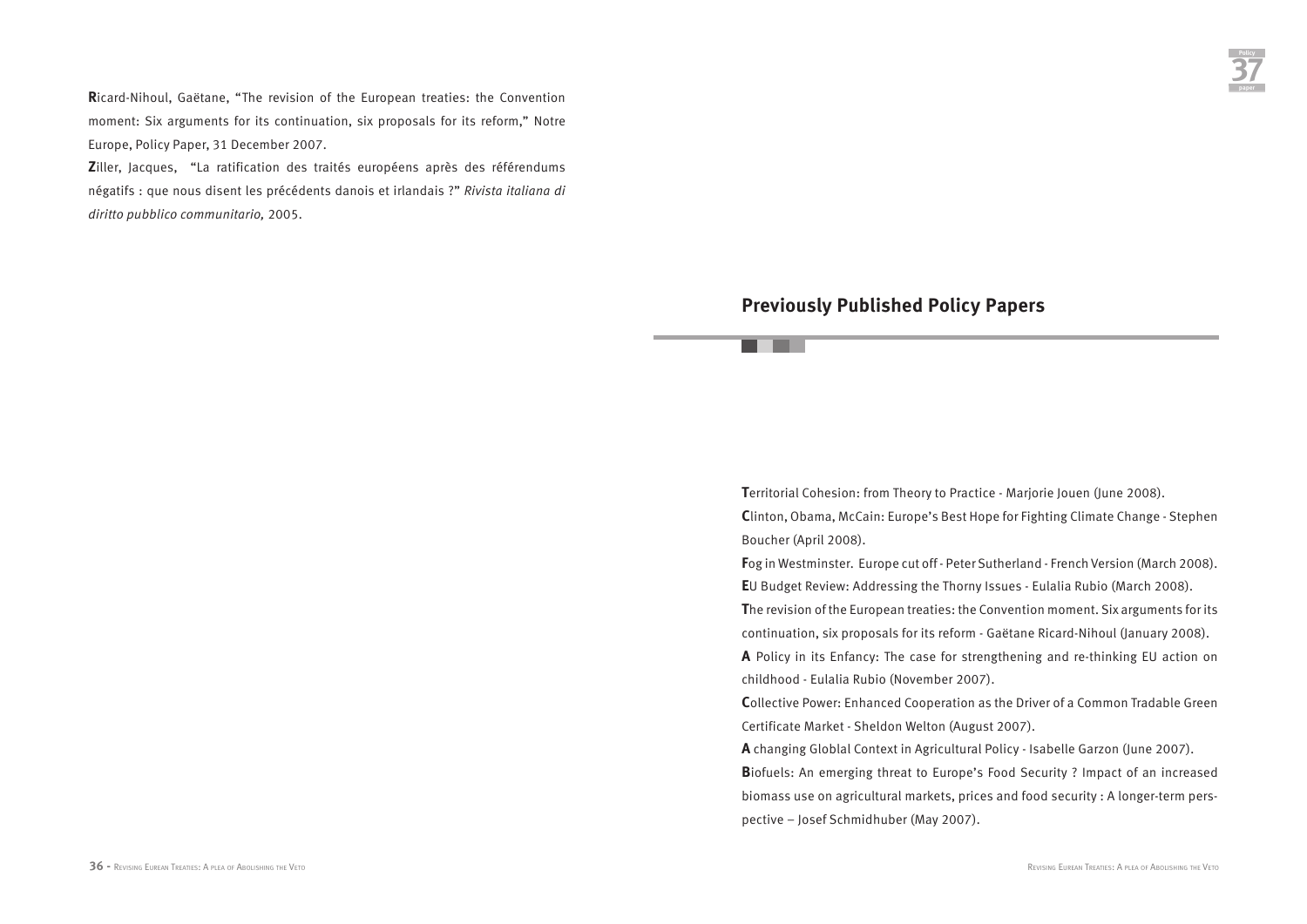**T**he Opportunities and Risks of an Institutional Relaunch of the EU – Jean-Louis Quermonne (May 2007).

**T**he Future of Biofuels and their Impact on Agricultural Markets – Pierre Rainelli (March 2007).

**C**an European foreign policy revive to the EU project? - Two papers by Jean de Ruyt and Gilles Andréani (December 2006).

**S**ocial Movements and the European Union: Eurosceptics or Critical Europeanists? - Donatella Della Porta (July 2006).

**F**orgiveness and a promise: Advocating a more regional approach to the Balkans by the EU - Bertrand de Largentaye, Tamara Buschek and Fabien Dupuis (June 2006).

**E**U-Russian Relations: Moscow Lays down its Conditions - Laurent Vinatier (March 2006).

**P**olitics: The Right or the Wrong Sort of Medicine for the EU? - Two papers by Simon Hix and t Stefano Bartolini (March 2006).

**E**uropean Employment Strategy: An Instrument of Convergence for the New Member States? - Catherine Palpant (January 2006).

**Democratising European Democracy: Options for a Quality Inclusive and** Transnational Deliberation. - Stephen Boucher (November 2005).

**I**nterpalianentary Co-operation in the European Union: Time for a New Start? - Morgan Larhant (August 2005).

**S**ocial Europe in the Throes of Enlargement - Marjorie Jouen and Catherine Palpant (June 2005).

**T**he First Dutch Referendum: a Pre-ballot Assessment - Arjen Nijeboer (May 2005). **S**ecuring a 'Yes": From Nice I to Nice II - Brigid Laffan and Adrian Langan (May 2005). **T**he Lisbon Strategy and the Open Method of Co-ordination: 12 recommendations for an Effective Multi-level Strategy - Stefan Collignon, Renaud Dehousse, Jean Gabolde, Marjorie Jouen, Philippe Pochet, Robert Salais, Rolf-Ulrich Sprenger and Hugo Zsolt de Sousa (February 2005).

**T**he Enlarged European Commission - John Peterson (February 2005).

**T**urkey at the gates of Europe - Jean Marcou (October 2004).

**T**he Future of Stability and Growth Pact as a Tool for Economic Policy Co-ordination - Hugo Zsolt de Sousa (April 2004).

**T**he World is a Stage: A Global Security Strategy for the European Union - Sven Biscop and Rik Coolsaet (December 2003).

**S**aint Malo plus Five: An Interim Assessment of ESDP - Jolyon Howorth (November 2003). **E**U's Enlargement: A Blind Rush? - Daniel Vaughan-Whitehead (September 2003).

**9**/11 and the Europeanisation of the Anti-terrorism Policy: A Critical Assessment - Monica Den Boer (September 2003).

**L**ooking After the Neighbourood: Responsabilities for EU 25 - William Wallace (July 2003).

**T**he ECB and Monetary Policy - Hugo Zsolt de Sousa (June 2003).

Is a European Referendum Possible and How? - Yannis Papadopoulos (November 2002).

**T**he European Security Connundrums: Prospects for ESDP After September 9, 2001 - Jolyon Howorth (March 2002).

### *All our publications are available for free on our Website: www.notreeurope.eu*